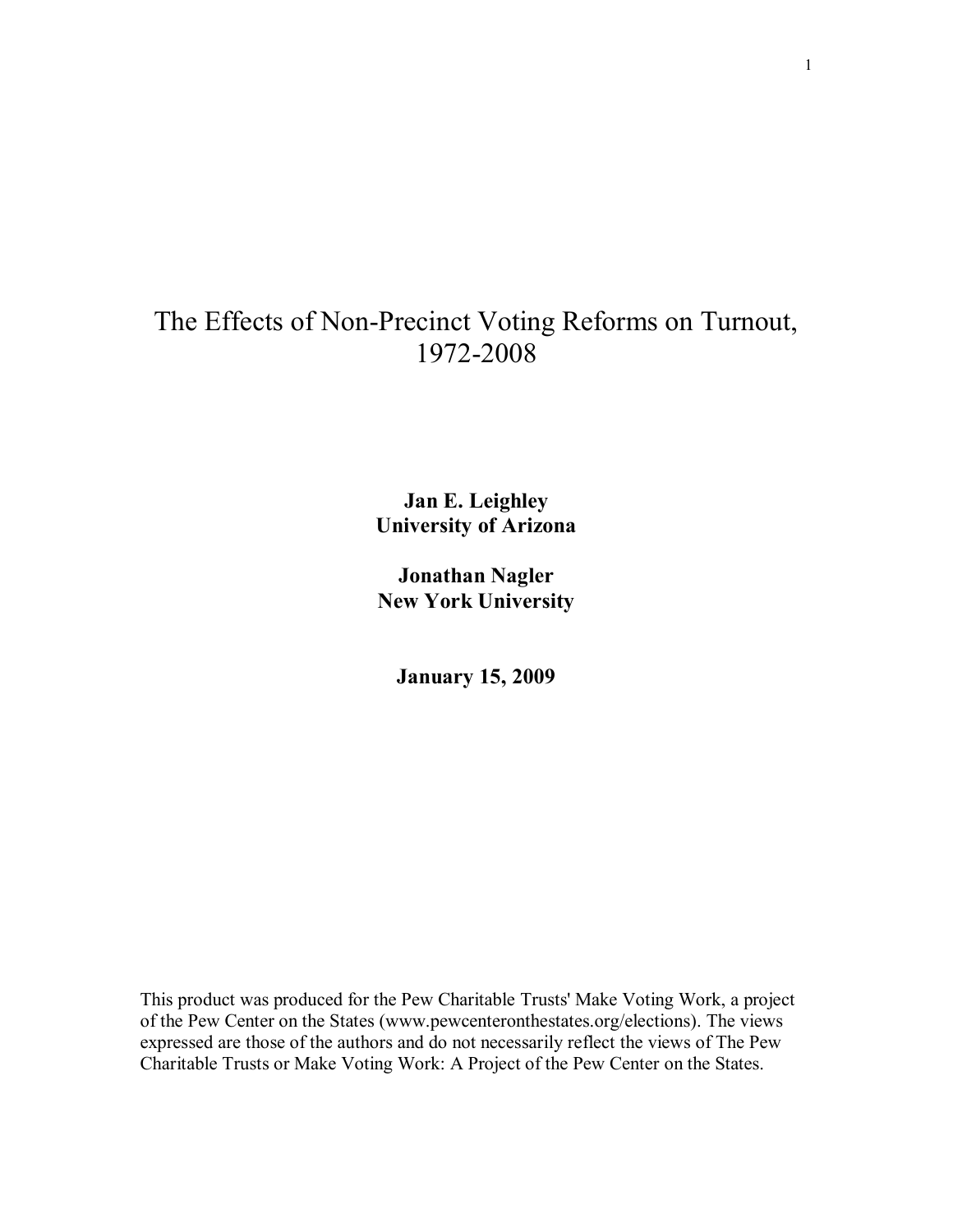## **1 Executive Summary**

This report examines voter turnout in the United States from 1972-2008 and addresses two questions about the effects of non-precinct voting reforms on voter turnout: First, has the adoption of no-excuse early voting and no-fault absentee voting led to a net increase in turnout in states which have adopted these reforms? And, second, if so, have the increases in turnout occurred among particular socio-demographics groups? We find that:

- 1. States that have adopted no-fault absentee voting have not experienced substantially larger increases in turnout than have states that did not adopt no-fault absentee voting.
	- a. However, *controlling for other factors which affect turnout*, adoption of no-fault absentee voting leads to a long-run increase in turnout of approximately 3 percentage points.
- 2. States that have adopted no-excuse early voting have not experienced substantially larger increases in turnout than have states that did not adopt noexcuse early voting.
	- a. However, *controlling for other factors which affect turnout*, adoption of no-excuse early voting, coupled with an appropriately long early-voting period, does appear to lead to a long-run increase in turnout of approximately 3 percentage points.
- 3. The effect of no-fault absentee voting does not vary across income or education groups.
- 4. The effect of no-fault absentee voting has a larger effect on older voters than on younger voters.
- 5. The effect of no-excuse early voting does not appear to vary across income, education, or age groups.
- 6. The overwhelming majority of voters choosing to vote using no-excuse early voting and no-fault absentee voting are doing so as alternatives to other methods of voting, i.e., individuals voting early or absentee would likely have voted even in the absence of these non-precinct voting methods.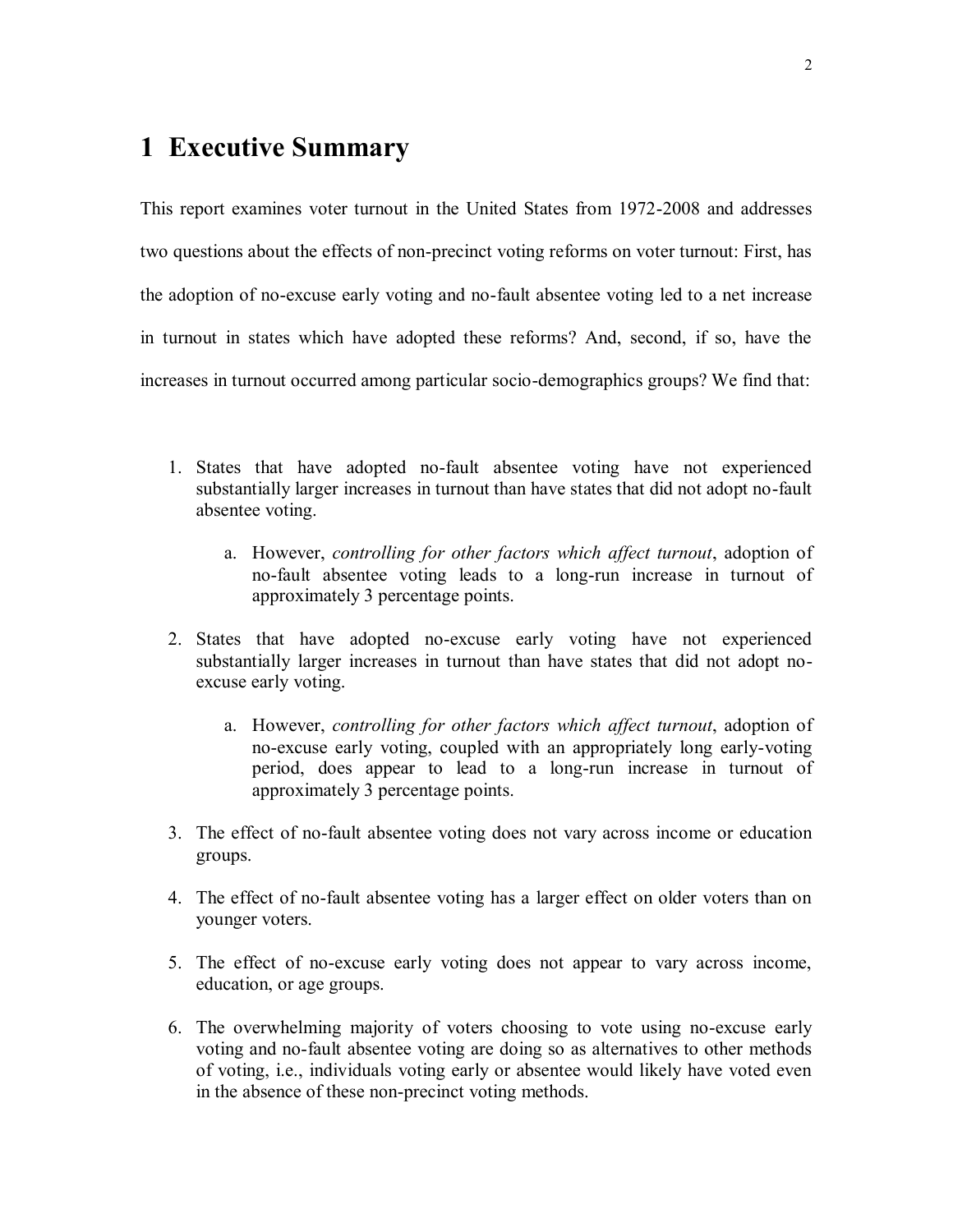### **2 Introduction**

 $\overline{a}$ 

Since 1972 25 states have adopted no-fault absentee voting, allowing citizens to request and cast an absentee ballot without any requirement that they claim or document being unavailable to cast an in-person ballot on election day. In addition, since 1972 26 states have adopted no-excuse early voting, allowing citizens to vote at select polling places prior to election day. Thus, in the 2008 election, 27 states allowed no-fault absentee balloting, and 31 states offered no-excuse early voting. Table 1 gives the number of states offering each method of non-precinct voting in each presidential election from 1972 through 2008.

#### **[Table 1 Here]**

Popular estimates suggest that nearly 40 million voters cast their ballot using some form of non-precinct voting (early, absentee or by mail), which represents about 30 percent of ballots cast in the 2008 election (compared to 20 percent in 2004 and 7 percent in 1992).<sup>1</sup>. While large numbers of voters take advantage of both no-fault absentee voting and no-excuse early voting it remains unclear if the effect of the reforms has been to *increase* voter turnout, or to simply *shift the method* by which voters cast their ballots. In this report we attempt to answer those simple questions: has the adoption of no-fault absentee balloting by states increased net turnout, and has the adoption of no-excuse early voting by states increased net turnout?

<sup>&</sup>lt;sup>1</sup> *America Goes to the Polls: A Report on Voter Turnout in the 2008 Election*, Nonprofit Voter Engagement Network, 2009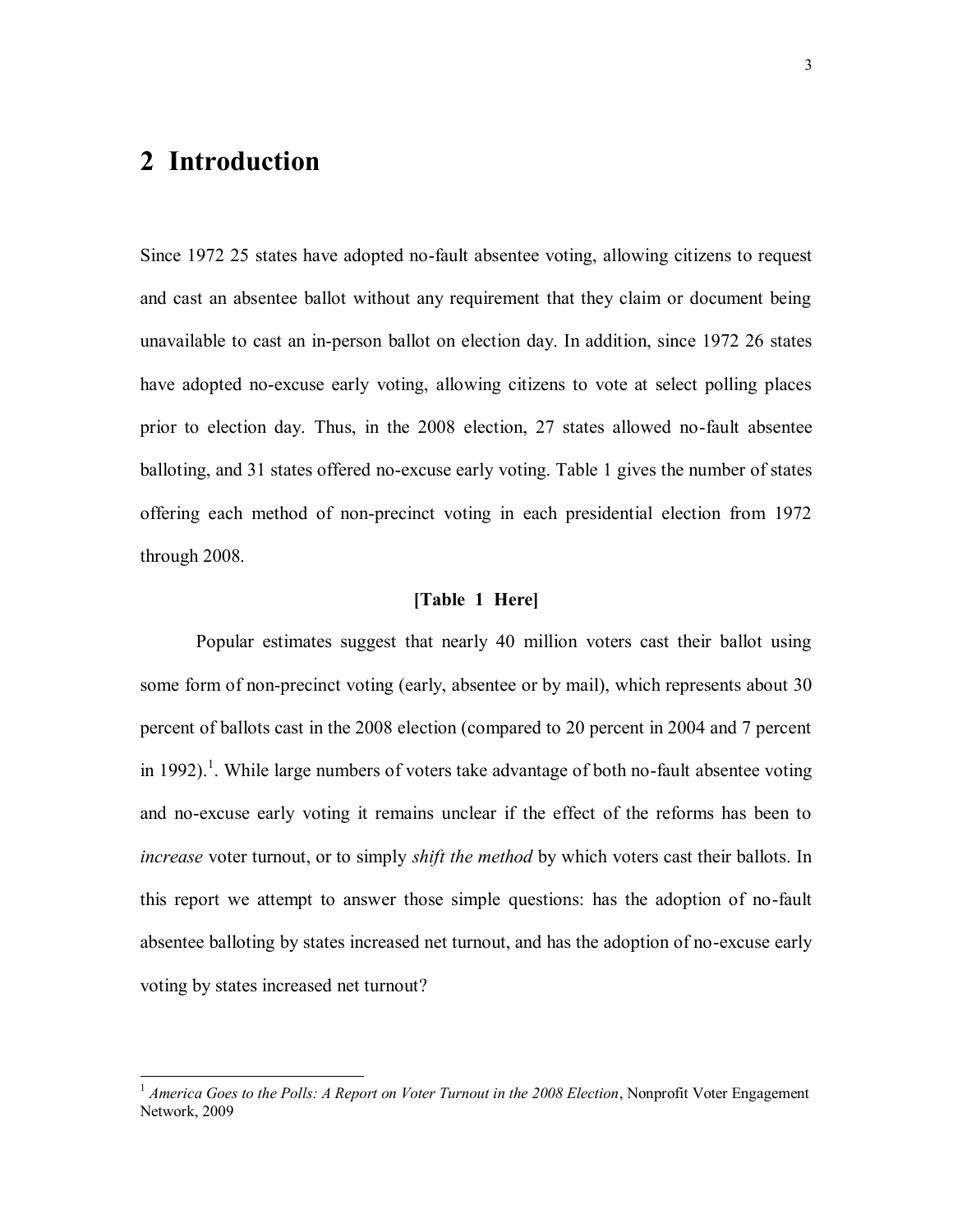Previous research on this question is limited and mixed, but has generally suggested that the reforms have not led to increases in voter turnout.<sup>2</sup> Ideally, we would prefer answers to these questions based on research designs that maximize our ability to draw causal inferences; when we ask whether these adoptions increase turnout, we consider this to be a causal effect. A standard approach to establishing causality in the contemporary social science research examining variations in individual behavior is to use cross-sectional, multivariate models, where the dependent variable of interest (voter turnout) is modeled as a function of a set of independent variables (demographics and state election laws). Many studies examining the turnout effects of in-person early and absentee voting use this approach.

But we do not necessarily know why some states have adopted in-person early or absentee voting (while others have not), or whether those states are as a group different than the states that have not adopted these election reforms. If we were to compare turnout in states with in-person early voting to turnout in states that do not have in-person early voting, the comparison would only be valid for drawing an inference on the effect of early voting *if* the adoption of in-person early voting were not correlated with other factors related to turnout. This means that the causal inferences from any cross-sectional analysis are suspect.

An alternative approach to the research question is to analyze it as a policy innovation problem: comparing turnout in a state before the innovation to turnout in a

<sup>&</sup>lt;sup>2</sup> Most notably, see Berkinsky, 2005; Fitzgerald, 2005; Highton, 1997; Karp and Banducci, 2000, 2001; Knack, 1995, 2001. For a full review of the literature, see *Review of Existing Research on the Effects of In-Person Early Voting and Absentee Voting on Turnout*, Leighley, Jan and Nagler, Jonathan, report produced for the Pew Charitable Trusts' Make Voting Work, a project of the Pew Center on the States (www.pewcenteronthestates.org/elections), April 22, 2009. We include some text from that report in this section.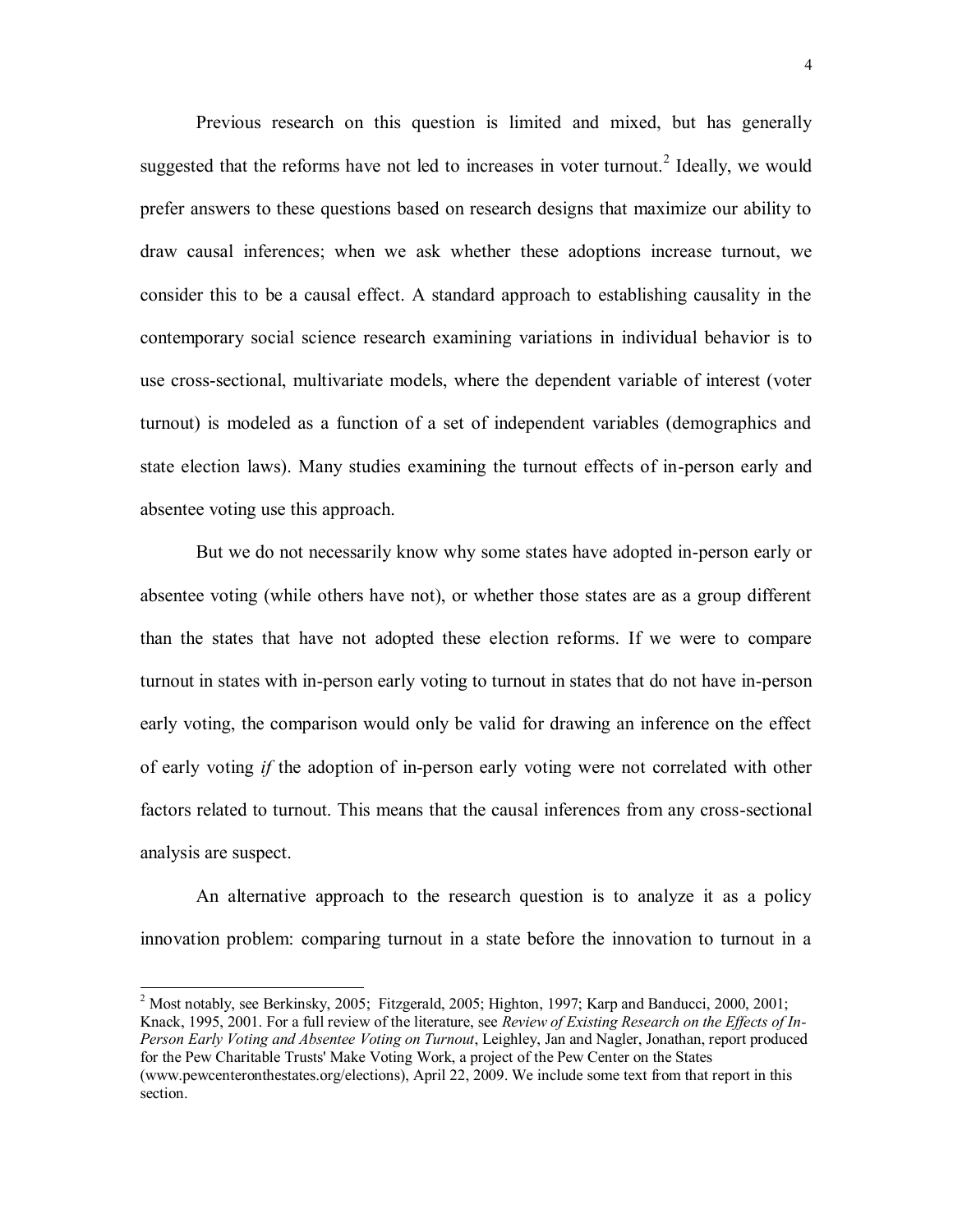state after adoption of the innovation. Because turnout varies from election to election, comparing turnout in a single state in a single year to turnout in the same state the year after adoption, we would not know if we were observing the impact of the electoral reform or instead observing a secular (independent) change in turnout that affected all states in that election year.

We argue that a preferred approach which avoids the "cross-state" and "crosstime" complications inherent in using either approach is to combine the cross-sectional and single-state time-series analyses into a cross sectional time series model and estimation. This approach would treat the adoption of absentee voting and the adoption of in-person early voting as `interventions', and seek to determine if such interventions raised or lowered turnout in the states. The unit of analysis would be the state-year; the dependent variable would be turnout percentage in the state-year; and independent variables would include demographic and political characteristics argued to affect voter turnout, along with variables for each state-year indicating whether the state had in that year adopted either absentee or in-person early voting.

As we showed in *Review of Existing Research on the Effects of In-Person Early Voting and Absentee Voting on Turnout* (April, 2009), very few studies have tried this approach. Instead, most studies either utilize a single cross-section (using either individual or aggregate data based on either national or state- or county-level data), or change over time in a single state (again, using either individual or aggregate data based on either national or state- or county-level data). And we concluded that "the preponderance of the research on the effects of in-person early and absentee voting fails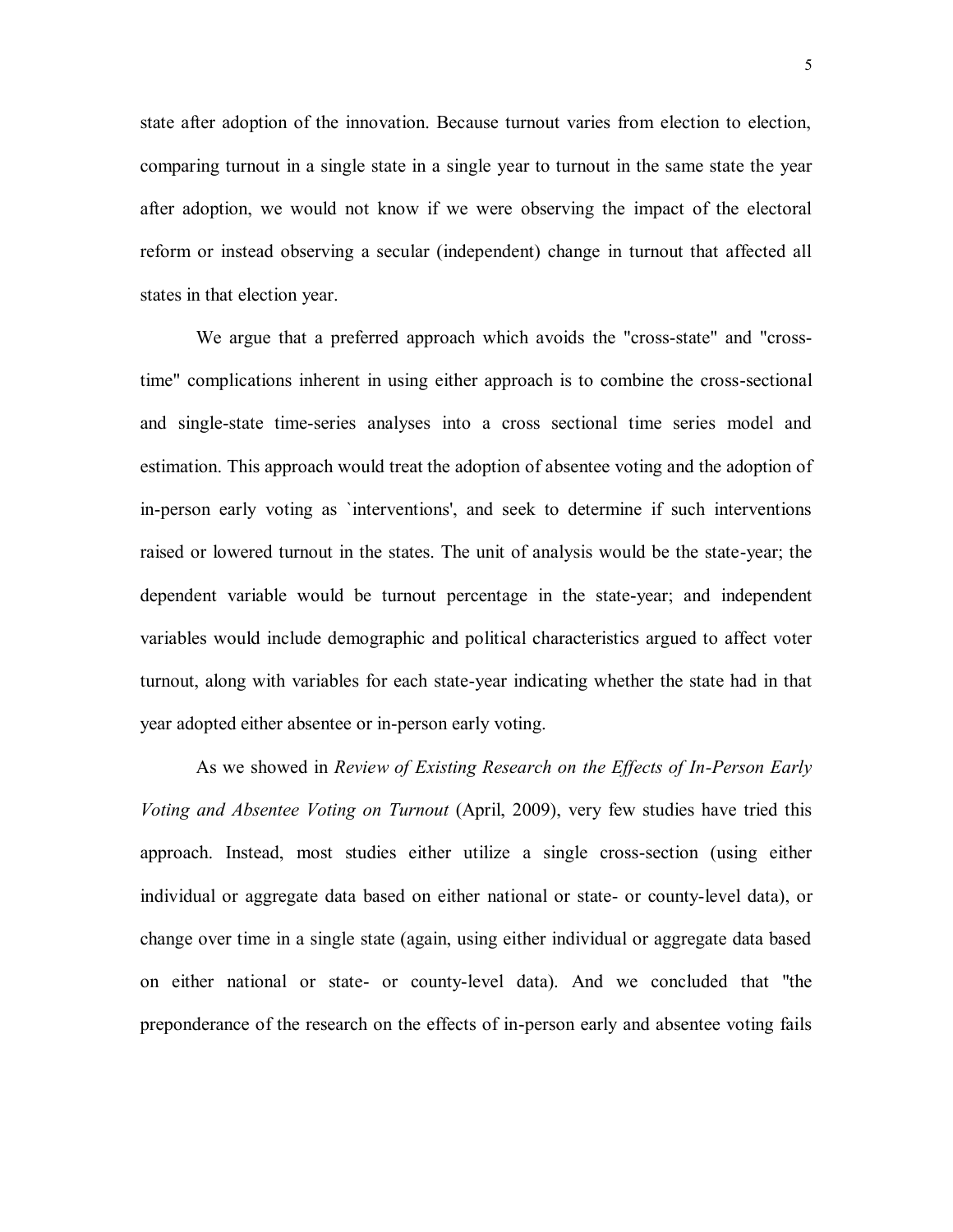to demonstrate that these electoral reforms increase turnout." We also pointed out that given the limits of the existing work, it was too early to draw strong conclusions from it.

### **3 Data**

 $\overline{a}$ 

Our data include aggregate-level measures of voter turnout, election laws, and political characteristics of states from 1972 through 2008; the unit of analysis for each variable is the state-year. We briefly describe these measures (and their sources) in this section (for additional details of how they are operationalized see Appendix I). Turnout. Our measures of turnout by state for each year from 1972 through 2008 are drawn from multiple sources. For our primary analysis of the effects of no-fault absentee voting and no-excuse early voting on aggregate turnout, we rely on `official turnout' - a measure of recorded turnout in each state divided by the state voting age population.<sup>3</sup>

For our analysis of the effect of these election law reforms on turnout of different demographic groups, we need a measure of the turnout rate of the subgroup of interest by state. Because official turnout rates are not reported by demographic subgroups, we compute measures of turnout by subgroup for each state using the *reported* turnout from the Census Bureau's Current Population Survey (CPS), where individual-level reports of turnout are aggregated for the subgroups of interest, by state. The CPS is a monthly survey of approximately 50,000 households conducted by the Census Bureau, generating

 $3$  Our measure of official turnout for 1972-1976 comes from the Congressional Research Service Publication, "Voter Registration and Turnout: 1984-1994." For 1980 to 2008 we use data made available by Michael McDonald. We use voting age population for 1972 and 1976, and citizen voting age population for 1980-2008 as the denominator. Because the proportion of non-citizens was very low in 1972 and 1976, we do not believe this is a substantial source of error.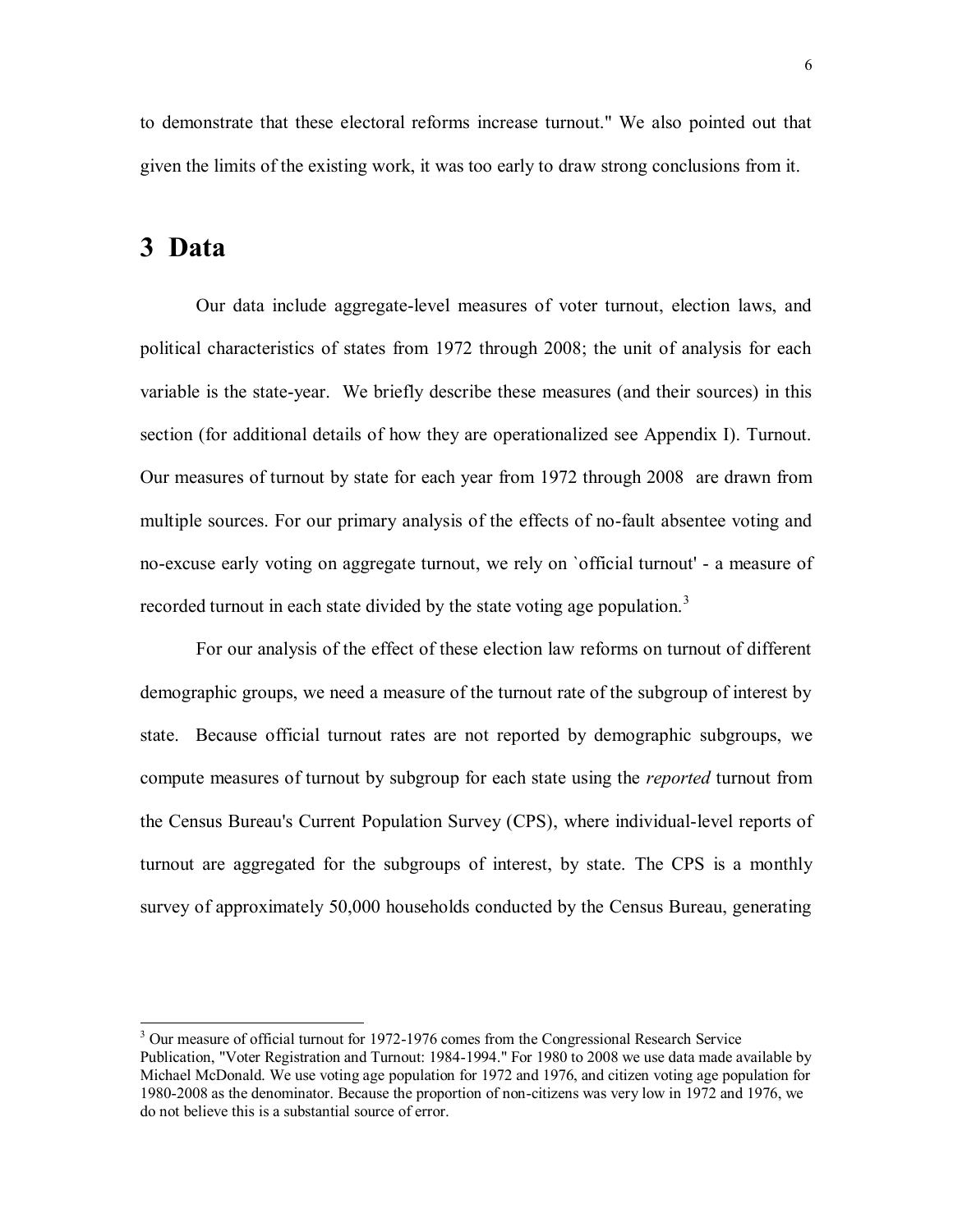90,000 observations of individuals.<sup>4</sup> The sample size is large enough to produce enough respondents per state to generate meaningful estimates of turnout for each demographic group. Since we are working with the raw data, we can aggregate turnout by state for any group we choose.<sup>5</sup>

Our demographic categories of interest include income, education, age, and race. We measure income by the respondents' position in the income distribution: each respondent is assigned to an income quintile based on their reported income. Each respondent is placed in one of four education categories: less than high school, high school graduate, some college, or college graduate. We then compute turnout for each group of respondents in each state for each presidential election year.

Election Laws. The other set of variables of primary interest are the adoption of no-fault absentee voting and no-excuse early voting by each state. We utilize a data set on these variables recently constructed as part of the Pew Charitable Trusts' Make Voting Work project.<sup>6</sup> The primary research method used to produce this dataset was review of relevant state statutes and administrative codes (hereinafter referred to simply as "laws") identified using standard search procedures in Lexis-Nexis and Westlaw. Each state in each year was coded as having adopted absentee voting or not; and as having adopted inperson early voting or not.

In coding these state statutes over time, we defined *absentee voting* as the option of requesting, completing and returning a ballot prior to Election Day, and being able to

 $3$ We refer to these 90,000 observations as respondents, even though in fact a single individual in each household is used as an informant for other adults in the household.

 $<sup>5</sup>$  However, there is no state identifier in the CPS for 1976. Thus 1976 is dropped from the sub-group</sup> analyses we report.

 $6$  For additional details on the election law data, see "Report on the 1972-2008 Early and Absentee Voting Data Set", Cemenska, et-al, Pew Charitable Trust, September, 2009.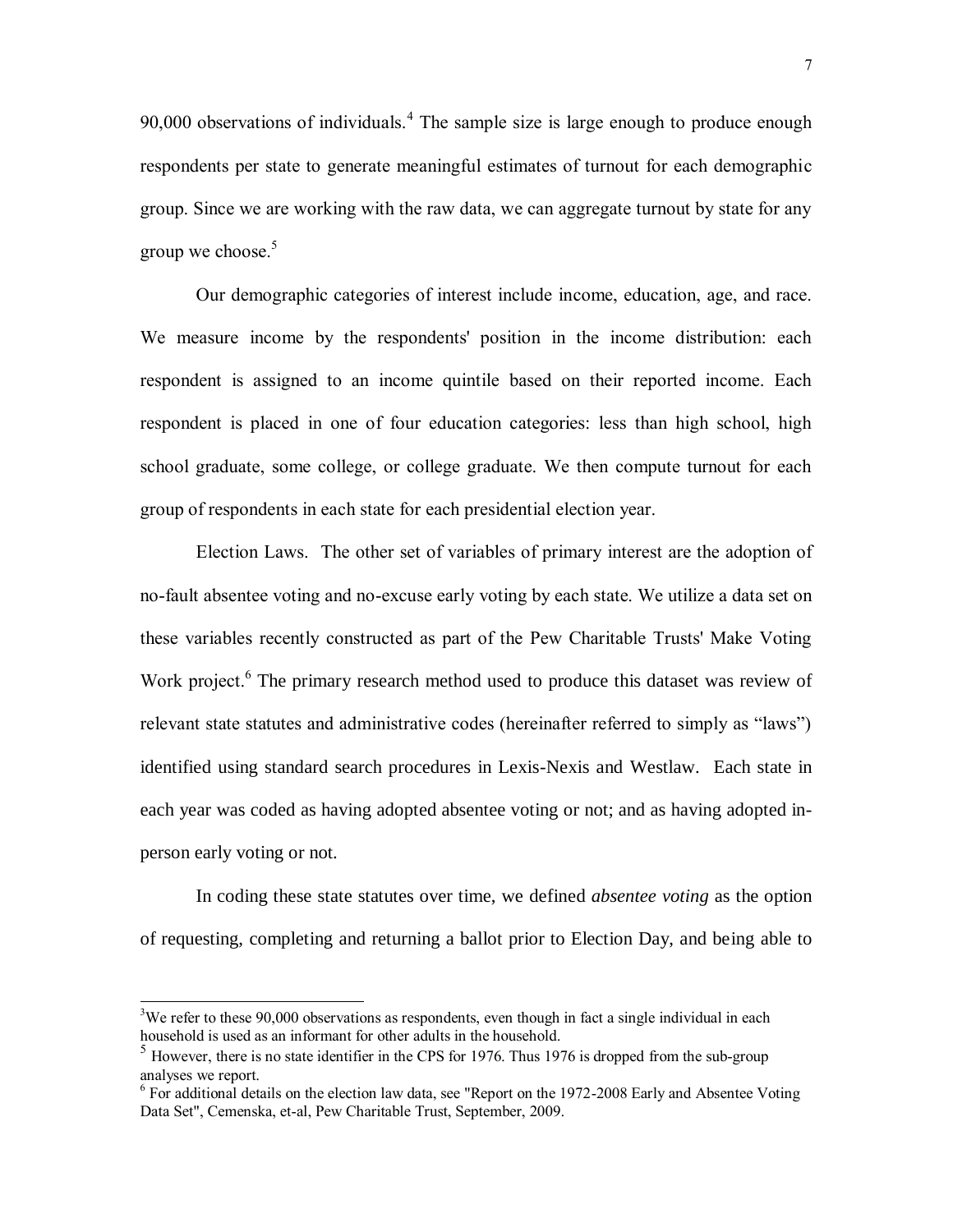do so without being present in person at an election office or precinct. We defined *inperson early voting* as a one-stop transaction in which the voter requests a ballot, completes the ballot, and returns the completed ballot; states were only classified as allowing early voting if the relevant statutory language explicitly permits the voter to complete the ballot *in the presence of election officials*. This definition may exclude some states in which early voting takes place, where those operations are not explicitly described in state statutes. We use the terms "in-person early voting" and "early voting" interchangeably below.

Table 1 above, which describes the changes in the number of states adopting nofault absentee voting and no-excuse early voting since 1972, is based on this data set. At the beginning of the period, only two states allowed no-fault absentee voting and five states allowed no-excuse early voting. By 2008, 27 states allowed no-fault absentee voting and 31 states allowed no-excuse early voting. Thus we see drastic change over the period.

In the multivariate analyses below, we also control for other electoral laws, such as the number of days before the election that registration closes and the availability of election day registration. These data were also taken from the 1972-2008 Early and Absentee Voting Data Set. 7

State Political Characteristics. In the multivariate models we also include measures of campaign activity and electoral competitiveness, factors often associated with higher voter turnout. Each state in each year is coded as having races for senate (or not) and governor (or not); the closeness for each of those races when present; and the

 $7$  We note that we use the state as the unit of analysis, thus any intra-state variation, for instance when individual counties adopt different rules, is not accounted for. We use the statewide value as reported in the 1972-2008 Early and Absentee Voting Data Set.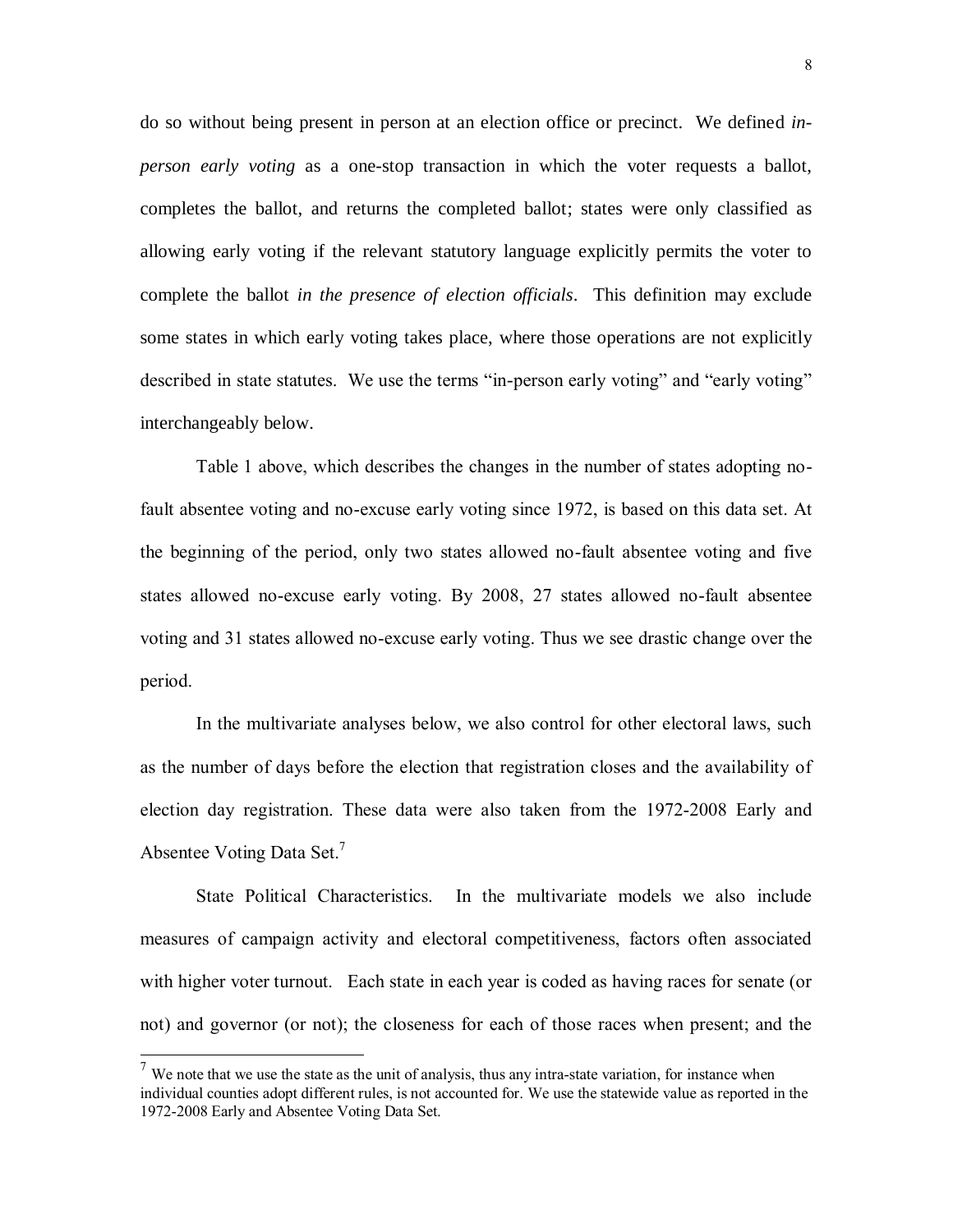closeness of the presidential election in the state. The competitiveness measures are based on the election outcomes of each contest. We take the reciprocal of the absolute value of the difference in vote share of the two major party candidates. Thus higher numbers indicate more competitive races.

### **4 Data Analysis: Simple Intervention**

In this section we simply look at what happened by comparing the change in turnout of states adopting no-fault absentee voting or no-excuse early voting with the change in turnout over the same time period for states that did not adopt each reform at the same time. The adoption of election reforms by so many states over such a long period makes it reasonably straightforward to determine the impact of the reforms. We utilized two different measurement strategies to determine their net impact in a bi-variate setting.

First, for each state that adopted no-fault absentee voting between the years 1976 and 2008, we looked at the change in turnout for the state from the election immediately preceding adoption to the election immediately following adoption.<sup>8</sup>

To control for any nationwide changes in turnout between elections, we also compute the matching change in turnout between the same election years for the set of states that did not chance their no-fault absentee voting laws between the relevant elections. Thus in the election of 1980, we compare the change in turnout of the three states that adopted no-fault absentee voting between 1976 and 1980 to the change in

<sup>&</sup>lt;sup>8</sup> Since our initial year of data is 1972, we do not know if states with no-fault absentee voting in 1972 also had it in 1968, so we can not use turnout in 1972 as a measure of the impact of adoption of no-fault absentee voting. Also note that we are only considering elections in presidential years. In computing this pre/post difference, we use the previous presidential, not the previous statewide, election, e.g., a state that adopted no-fault absentee voting in 1979, the election preceding adoption would be 1976, not 1978.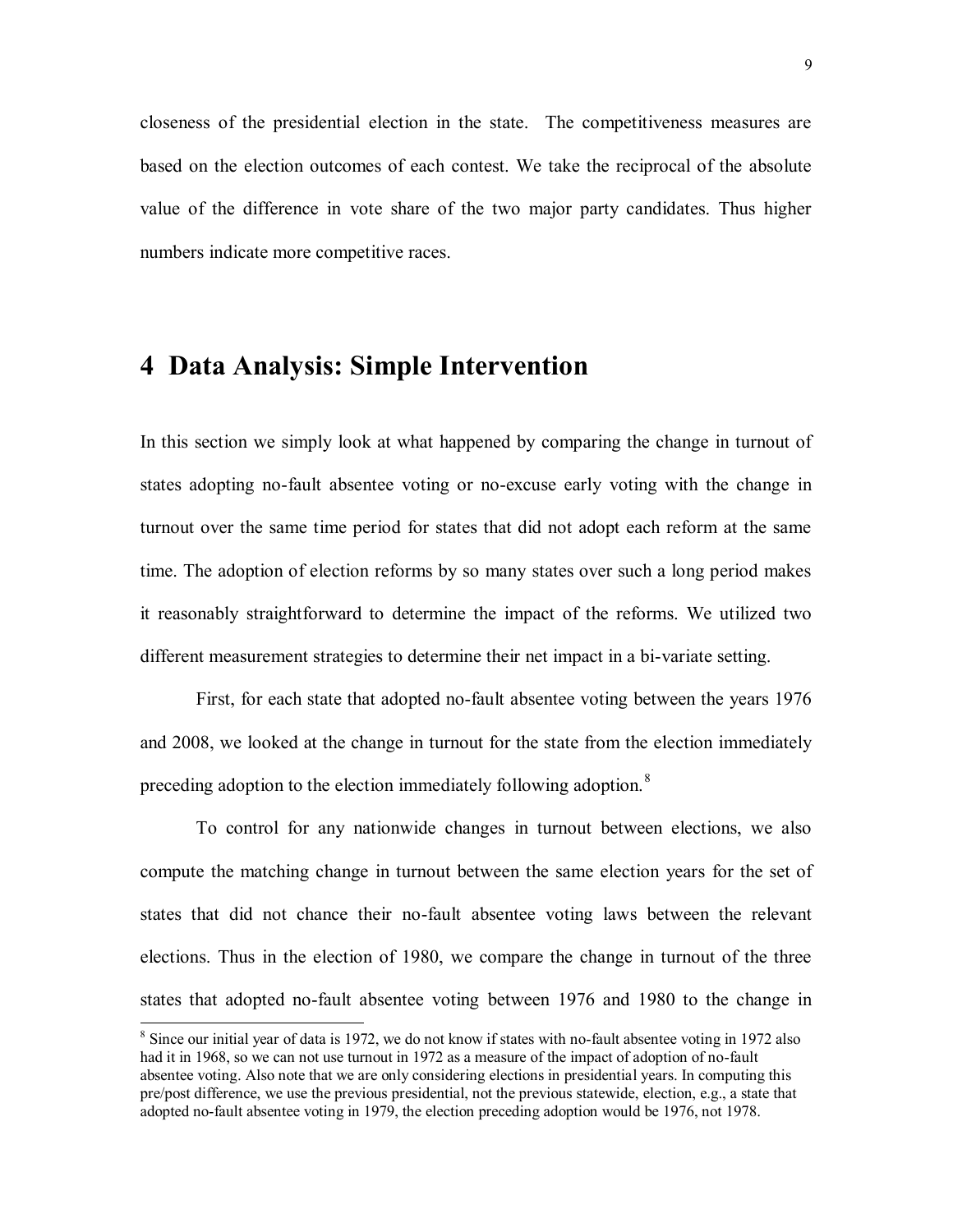turnout of the 47 states that did not alter their absentee voting laws between 1976 and 1980.

Table 2 provides the results of these calculations. For 1980, the states that adopted no-fault absentee voting had an average increase in turnout 0.2 percentage points, while the 47 states which did not adopt no-fault absentee voting between 1976 and 1980 had an average *decrease* in turnout of 0.4 percentage points. Thus, the difference between them, or the estimate of the impact of adoption of no-fault absentee voting, was 0.6 percentage points. Because the number of states that are used in these pre-post comparison groups vary substantially by year, we then compute a weighted average of these comparisons, and estimate the impact of adoption of no-fault absentee voting to be 1.4 percentage points.<sup>9</sup>

#### **[Table 2 Here]**

The results of an identical analysis for the adoption of no-excuse early voting by the states are reported in Table 3. Here the weighted average of the effects over the years is only a 0.4 percentage point difference in turnout between states adopting no-excuse early voting and the comparison set of states. Together, these results suggest that the states adopting no-fault absentee voting and no-excuse early voting had a small increase in turnout relative to those states that did not.

#### **[Table 3 Here]**

This initial approach to estimating the effects of non-precinct voting reforms on turnout, however, is limited in that each calculation only utilizes one pair of elections per state that adopted a reform: the election immediately prior to reform, and the election

 $9$  We weight each year by the number of states adopting no-fault absentee voting for that year.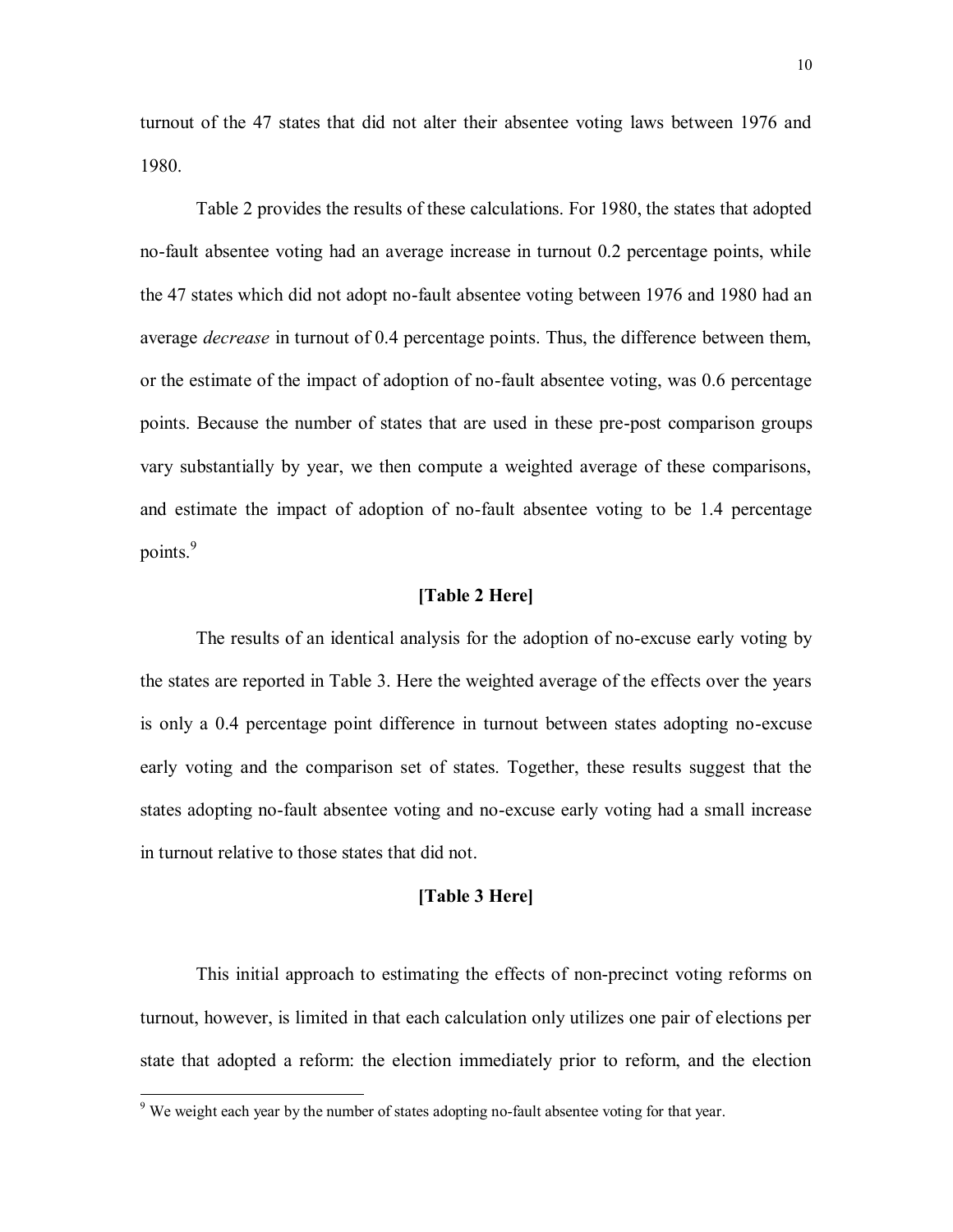immediately after the reform. If either of those elections were unusual in any of the states, our estimates of the election reform effects might be incorrect. And so our second approach to asking whether the adoption of these reforms has led to an increase in turnout is to broaden the comparison set of elections: if we compare all elections from 1972 to the year prior to adoption, to all elections from the year of adoption to 2008 - was the increase in turnout higher for those states that adopted no-fault absentee voting than for those states that did not adopt no-fault absentee voting in the entire period?

For each state that adopted no-fault absentee voting, we calculated average turnout for the state for each election since 1972 prior to adoption of no-fault absentee voting, and for each election since adoption of no-fault absentee voting up to 2008. We look at the change in average turnout for the state between the two periods - pre-adoption versus post-adoption - and compare it to the change in turnout averaged over those same two periods for the set of states which never adopted no-fault absentee voting. This is a far more comprehensive analysis than our initial approach, the typical approach used in discussions of election reform effects, that simply compares the turnout of states adopting no-fault absentee voting immediately before and after adoption.

Here we get slightly different answers. Over the entire period from 1972 to 2008, the states that adopted no-fault absentee voting during this period had an average turnout increase of 1.6 percentage points, considering all pre-adoption elections versus all postadoption elections. However, over the same period the control group of states also had a turnout increase of 1.6 percentage points. For early voting, the comparable figures are a 1.3 percentage point increase in states that adopted no-excuse early voting, compared to a 3.4 percentage point increase over the same time period for states that did not adopt no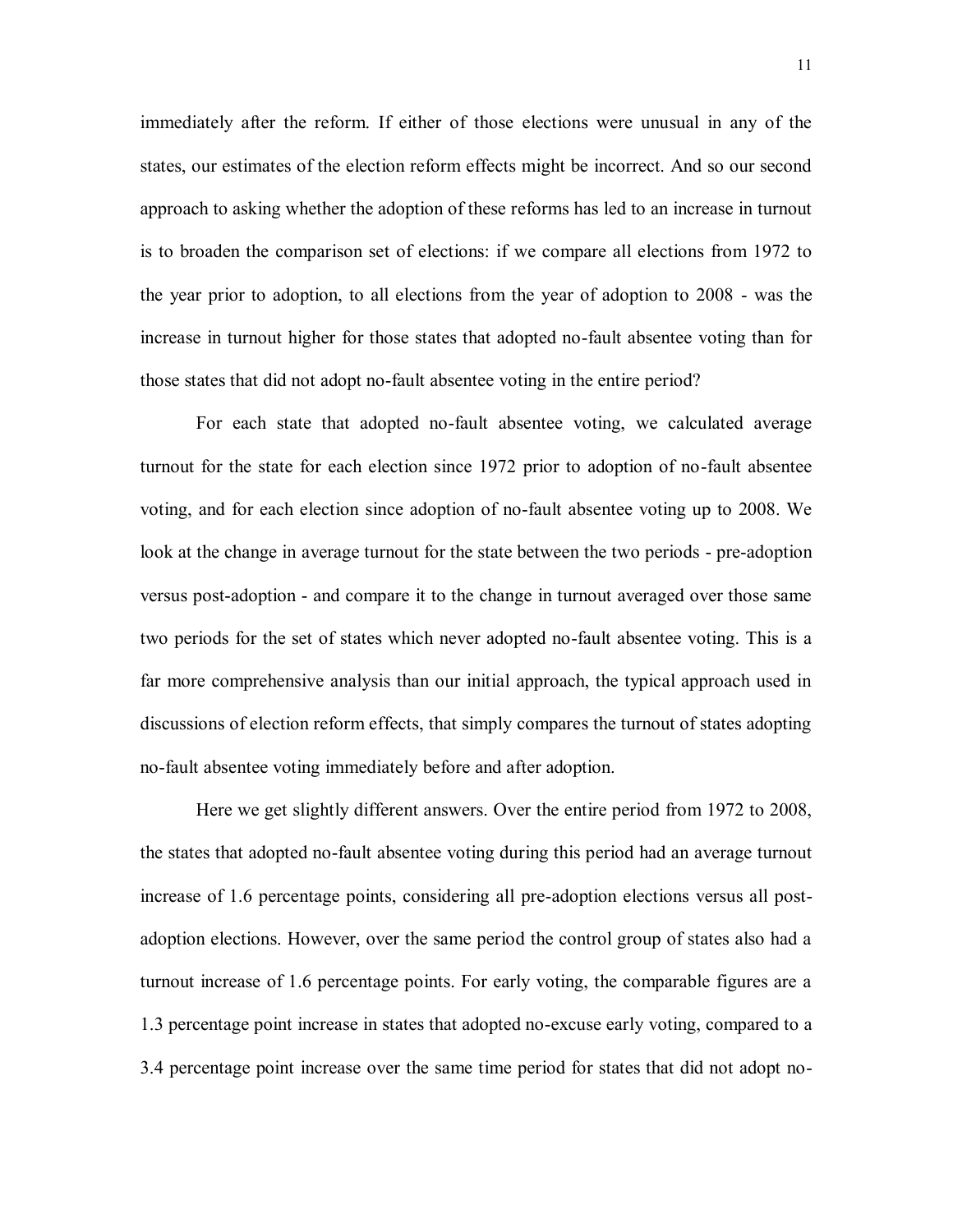excuse early voting. Thus using this method, we would conclude that states adopting nofault absentee voting had no increase in turnout relative to states that did not adopt nofault absentee voting, and that states adopting no-excuse early voting actually had a turnout increase 2.1 percentage points *lower* than states that did not adopt no-excuse early voting (these values are reported in the bottom rows of Tables 2 and 3).

The conclusion from both of these analyses is very clear: states that have adopted no-fault absentee voting or no-excuse early voting have *not* experienced a substantial increase in turnout relative to states that did not adopt those reforms. And we note that these are not estimates based on samples of data. This is merely a statement of fact about what did happen in these states. There is no uncertainty about the numbers in Tables 2 and 3 as accurate descriptions of what did occur from 1972 to 2008.

However, while we have shown that states adopting no-fault absentee voting and no-excuse early voting did *not* experience an increase in turnout relative to states that did not adopt these reforms - this does not answer the counterfactual question as to what would have happened had these states *not* adopted no-fault absentee voting or no-excuse early voting? While it is tempting to infer that no-fault absentee voting and no-excuse early voting do not raise turnout, it may be the case that the set of states adopting these reforms were not random - and that other factors were at work to depress turnout in those states, thus masking the impact of the reforms.

The simple conjecture is that it is possible that the states adopting these reforms did so in order to combat other trends negatively affecting turnout. Or, it is possible that the states adopting these reforms also were states that had less competitive elections postreform, leading to lower turnout. In the following section we perform a cross-sectional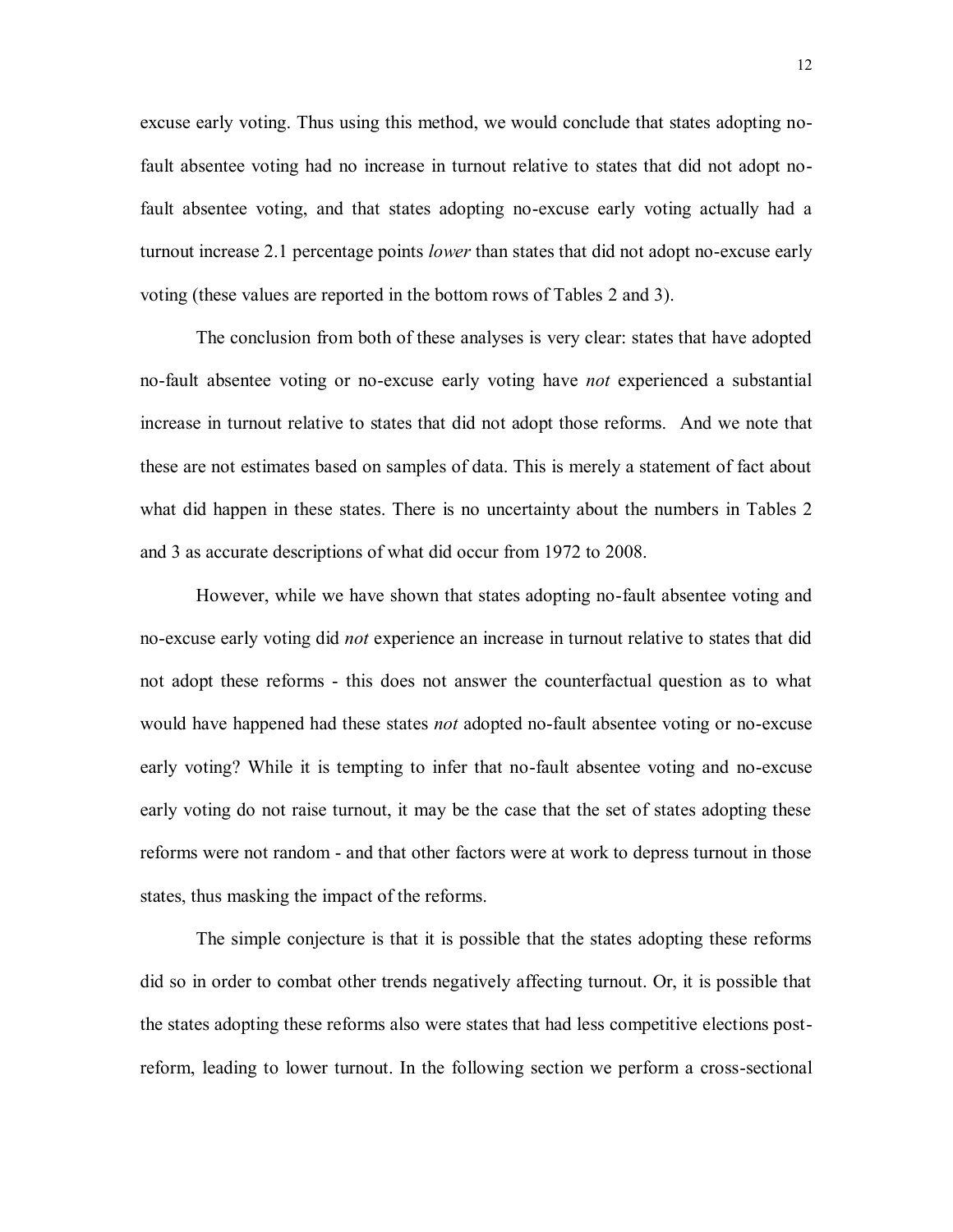time-series analysis to control for observable characteristics of the states such as demographic characteristics, other elections laws, and competitiveness of elections, that were changing over this period.

### **5 Data Analysis: Multivariate Analysis**

While the comparisons of turnout before and after adoption of no-fault absentee voting and no-excuse early voting we present above is a standard way to analyze a policy intervention, we also want to be sure that the results are not affected by other factors that influence turnout. We want to be sure that turnout in states that adopted no-fault absentee voting did not rise, or was not depressed, because some other factors known to be related to turnout changed in those states. To check for this, we estimated a multivariate model to predict turnout in a state, based on a range of factors known to influence turnout. Previous research has shown that turnout can be affected by: demographic factors such as age, education, and income; election registration rules such as how many days before an election registration closes and the availability of election day registration; and the presence of a close election that could stimulate turnout (see, for example, Fenster, 1994; Fitzgerald, 2005; Franklin 2004; Highton, 1997; Leighley and Nagler, 1992; Nagler 1991; Rosenstone and Hansen, 2003). We include all these factors at the state level in a multivariate model.

Following standard practice in estimation of cross-sectional time series models, we include dummies for each election year (save one), and dummy variables for each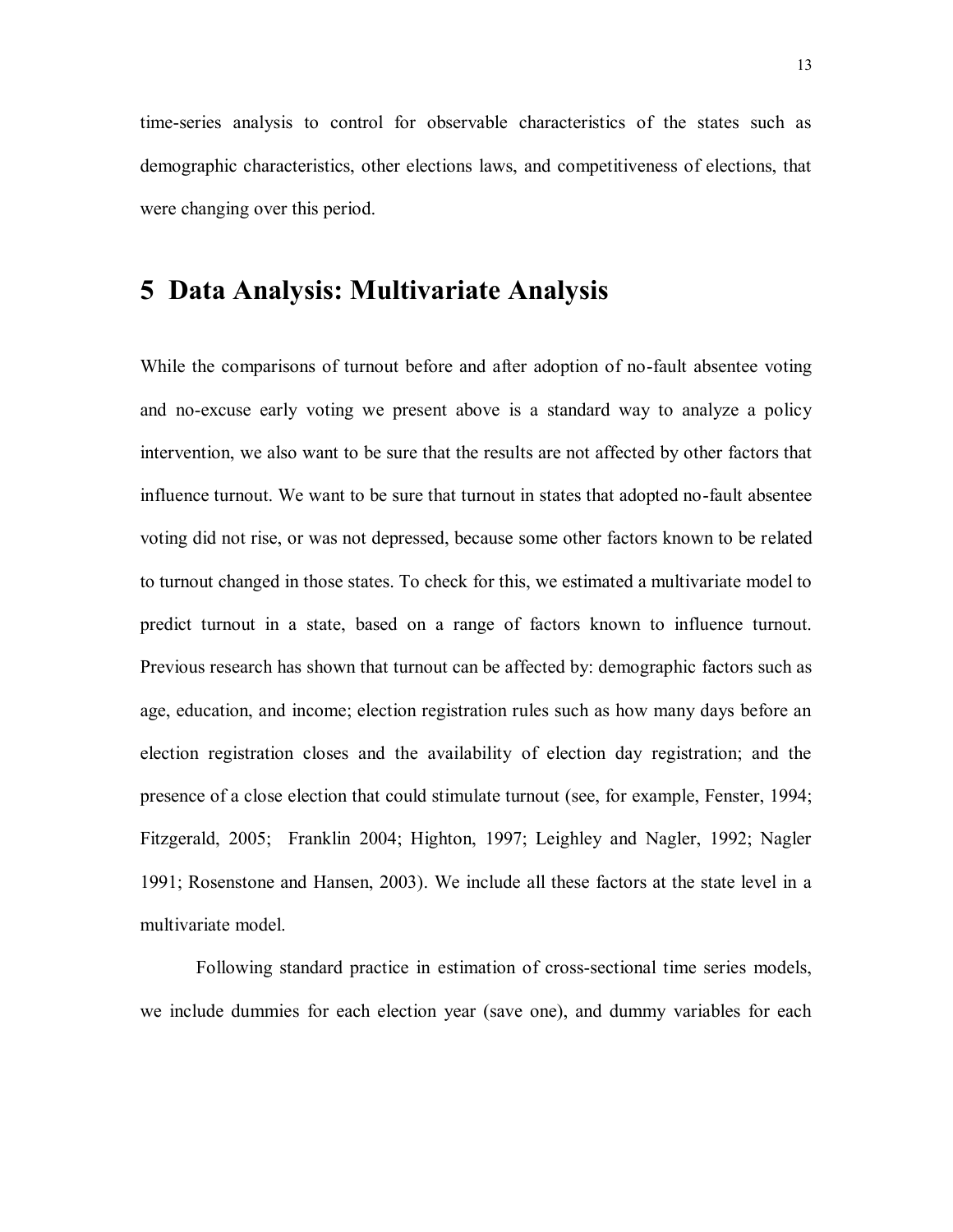state (except one) to allow for idiosyncratic year to year variation in turnout and for fixed effects at the state level that we do not measure.<sup>10</sup>

In Table 4 we report the estimated long-run effect of adoption of no-fault absentee voting and of no-excuse early voting on aggregate state turnout. Because previous research (i.e., Barreto et al, 2006; Berinsky 2005; Karp and Banducci 2001) suggests (indirectly) that absentee voting does not increase overall turnout, the results of our analysis are striking. Contrary to conventional wisdom, no-fault absentee voting, ceteris paribus, appears to lead to increases in turnout. According to our analysis, adoption of no-fault absentee voting has increased the turnout of states adopting it by 2.7 percentage points over what their turnout would have been without no-fault absentee voting. And this estimate is significant at the traditional 95% level: the 95% confidence interval is (1.4, 4.4). Similarly, adoption of no-excuse early voting has led to an increase in turnout of 2.8 percentage points for states adopting it over what their turnout would have been without it. However, while this is our best estimate, it fails to reach the 95% threshold for significance. However, it is significant at the 88% level, thus we are certainly more confident than not based on the estimates that no excuse early voting *does* lead to increases in turnout.

#### **[Table 4 Here]**

We have a brief point to make on the statistical significance of the result. Based on our estimates, we are *not* 95% certain that no excuse early voting leads to increases in turnout. However, we are 100% certain (conditional on the model specification we adopt) that in the period from 1972 to 2008, states that adopted no-excuse early voting had higher turnout rates, ceteris paribus, than states that did *not* adopt no-excuse absentee. So

<sup>10</sup> See Appendix II for more detail on this.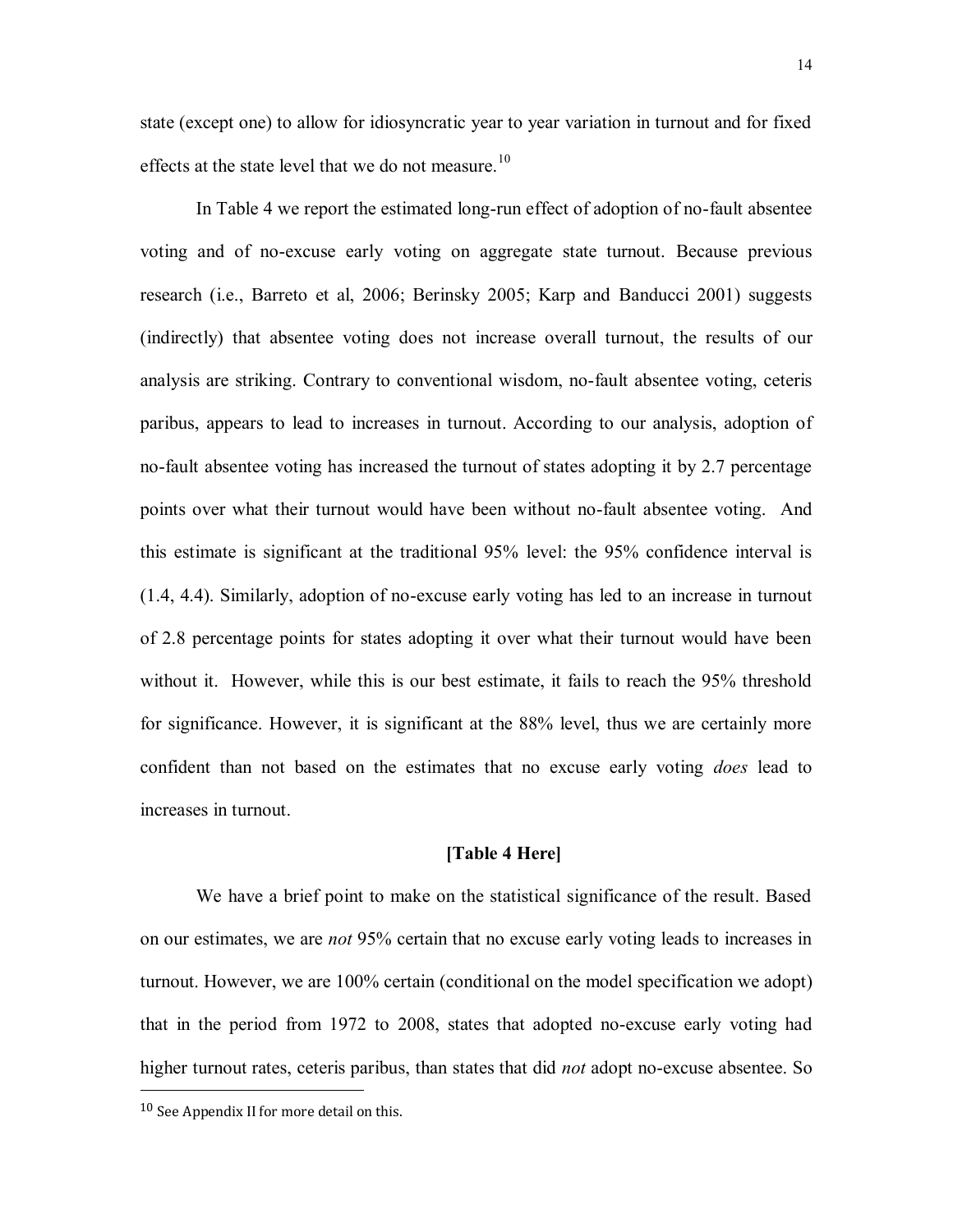while there is uncertainty about the future, there should be no uncertainty about the past. Our analysis reveals that during the period 1972-2008, states that adopted no-fault absentee voting or no-excuse early voting had higher turnout than they would have had without these reforms. That these states did *not* actually experience increased turnout relative to other states - as we showed in our earlier analysis - can be attributed to other factors affecting turnout in the states.

### **6 Impact of Reforms on Different Demographic Groups**

We also estimated our multivariate model for different demographic groups: income (quintiles one thru five), education groupings (less than high-school degree, high school degree, some college, college graduates), and age groups (18-24, 25-30, 31-45, 46-60, 61-75, and 76-90 year olds). We did this by computing turnout for each state for each election year for each group, then estimating the multi-variate model described above individually on each group for the same 1972-2008 period. In Table 5 we show the effects of changes in no-fault absentee voting and no-excuse early voting on the turnout of each of our demographic groups. The first column gives the estimated effect of adopting no-fault absentee voting on turnout of the group, and the second column gives the 95% confidence interval about that estimate. The third column gives the estimated effect of adopting no-excuse early voting for each group, and the fourth column gives the 95% confidence interval about that estimate. There are very limited differences in these estimates across different sub-groups; we really cannot distinguish differences in the magnitude of the effects of these reforms across education, income or age groups. For nofault absentee voting, estimated effects for only four of the 15 groups are significant at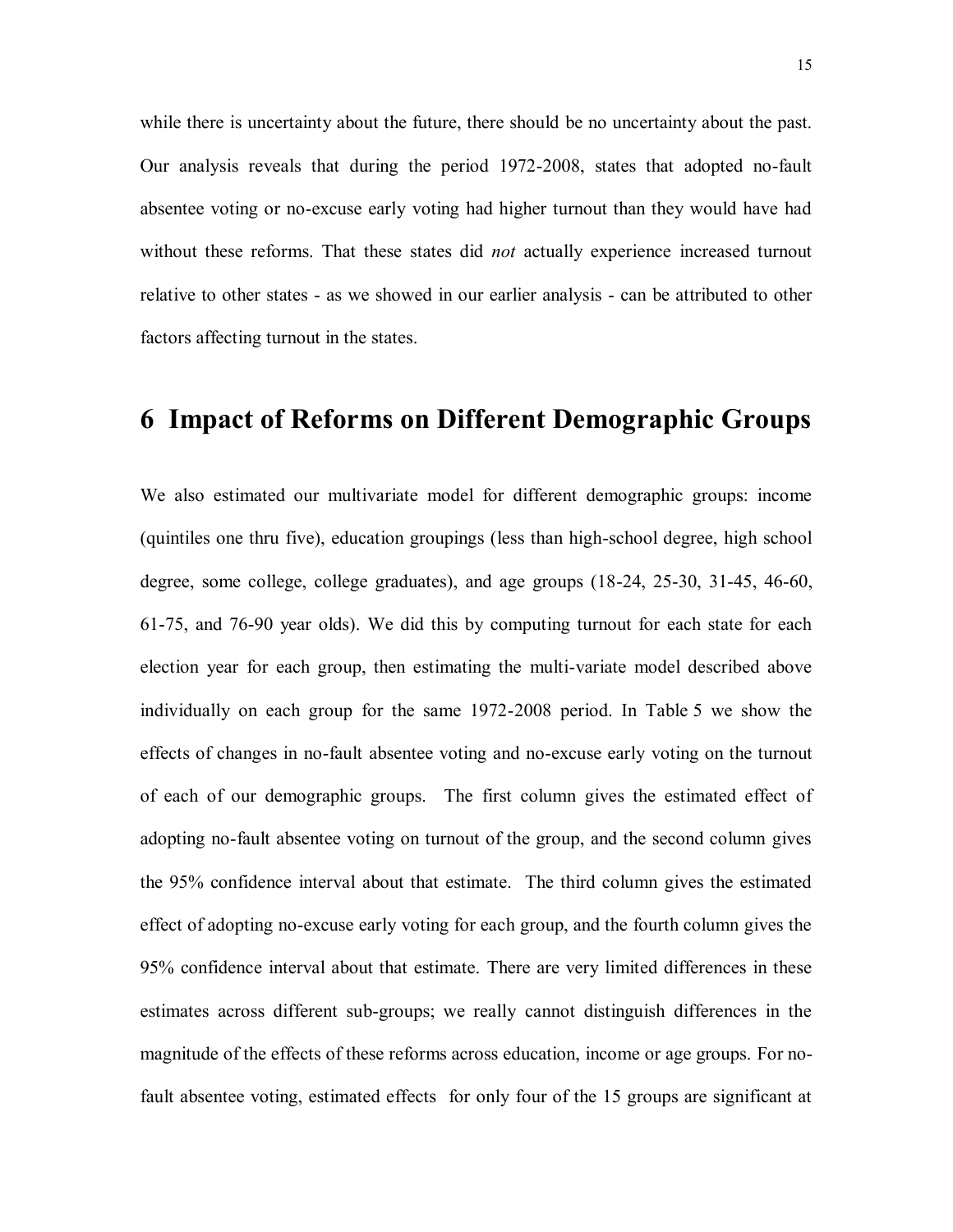the 95% level (some college, quintile 4, and ages 45-50 and 61-75). Thus it does appear that no-fault absentee voting has a larger effect on older voters than on younger voters. We generally also cannot distinguish across the groups in the effect of no-excuse early voting. We see substantial overlaps of the confidence intervals across almost all groups. While no-excuse early voting appears to have a particularly large effect on the second quintile, looking at the confidence interval we see that we cannot be very sure of this. <sup>11</sup>

#### **[Table 5 Here]**

### **7 Conclusions**

 $\overline{a}$ 

Nearly all previous studies of the effects of non-precinct voting reforms on voter turnout have been limited by not having data across multiple states and multiple time periods, or failing to adequately allow for unmeasured characteristics of states that can affect turnout. We have addressed each of these concerns by using multiple ways to assess the effects of these election reforms. This report thus provides the most comprehensive look to date at the effect of no-fault absentee voting and no-excuse early voting on turnout.

We show that contrary to conventional wisdom, no-fault absentee voting *has* raised turnout - all those absentee votes that have been cast are *not* votes that would have simply been cast at the polling place were no-fault absentee voting not available. Our estimate of the effect of no-fault absentee voting is significant at the 95% level. And

 $11$  We note that these estimates of no-excuse early voting are highly sensitive to the length of the early voting period. The model includes both the availability of no-excuse early voting, and the length of the early voting period as both of these describe the actual electoral rule. The first differences in this table are calculated using an early voting period of 45 days. We also calculated these first differences assuming an early voting period of 30 days, and include these in the appendix in Table A3. They are smaller estimated effects, and fewer of them reach traditional levels of significance. Thus our estimates suggest that early voting is less helpful with a shorter early voting period (see also Table A1 with the coefficients of the model).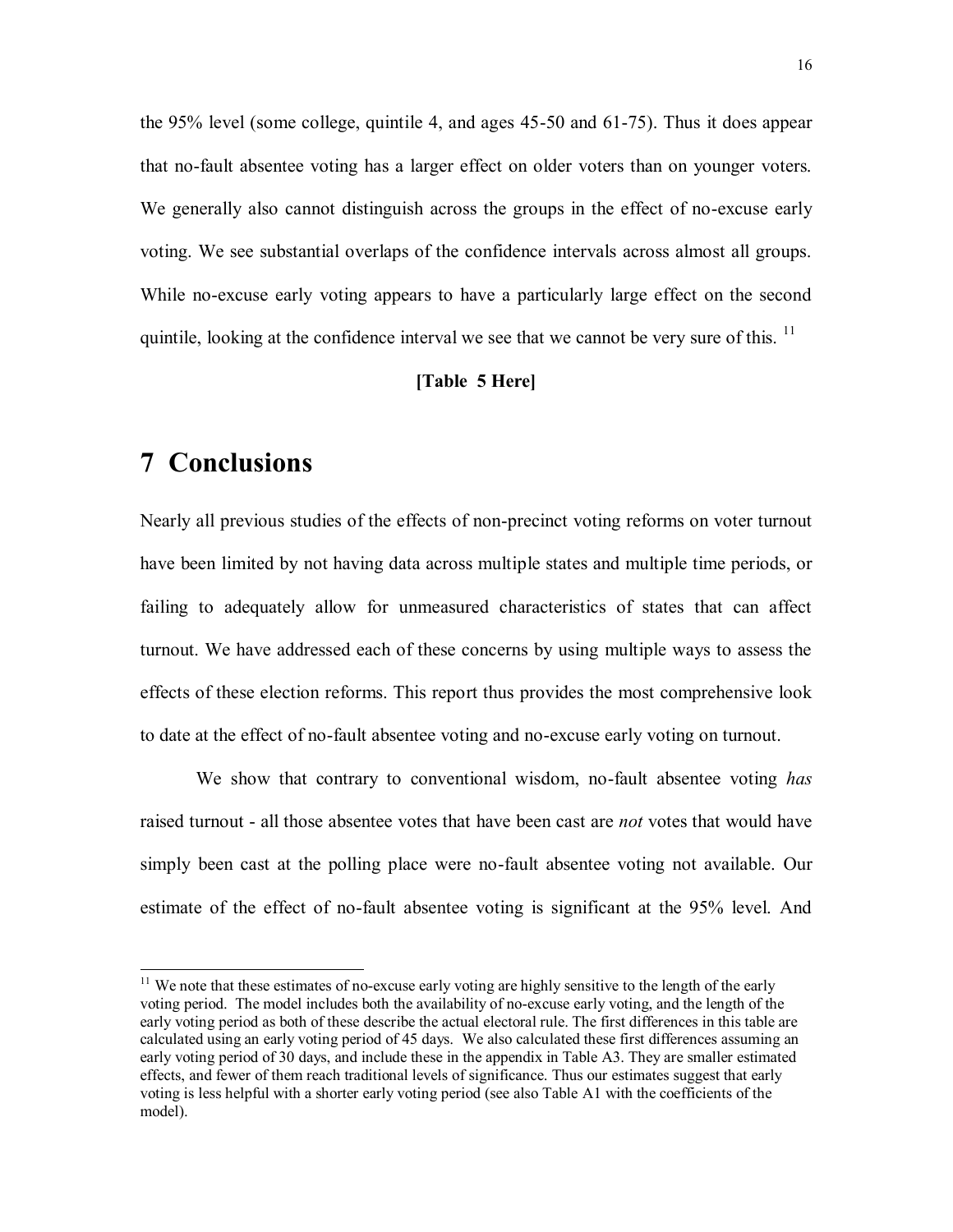these differences in turnout appear to be especially notable among older, rather than younger voters, the only group-specific difference we report. Though we have to be clear that we do not have the same level of statistical precision in claiming this difference that we do in claiming that no-fault absentee voting does increase turnout overall. For noexcuse early voting, the result is more nuanced. The effectiveness of no-excuse early voting appears to depend on the length of the voting period. A sufficient voting period appears to lead to increased turnout. These effects are at best fairly limited overall. The estimated increases in turnout are less than three percentage points for each reform.

These estimates are average effects. The effect of these reforms may depend on the activities of political campaigns. Explicit efforts by campaigns to mobilize voters via either absentee voting or early voting could raise the impact of either method of voting. The effect of these reforms could also be different at races below the level of presidential elections. For these elections, which are generally less salient and can feature much lower turnout, the effects could be larger.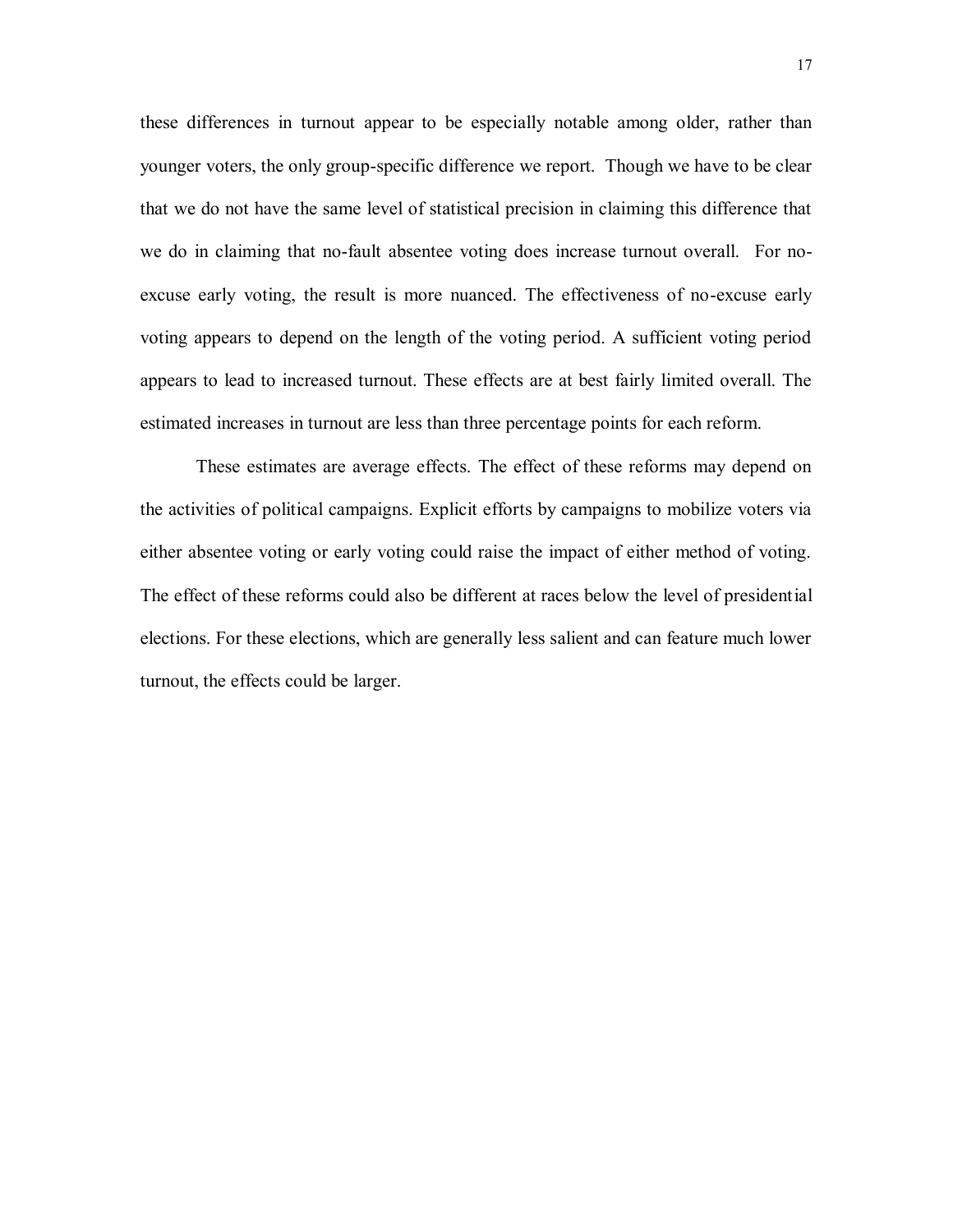## **8 References**

- Barreto, M. A., M. J. Streb, M. Marks & F. Guerra. 2006. "Do Absentee Voters Differ from Polling Place Voters? New Evidence from California." *Public Opinion Quarterly* 70(2):224-234.
- Berinsky, A. J. 2005. "The Perverse Consequences of Electoral Reform in the United States." *American Politics Research* 33(4): 471-491
- Fenster, M. J. 1994. "The Impact of Allowing Day of Registration Voting on Turnout in U.S. Elections from 1960 to 1992." *American Politics Quarterly* 22(1):74-87.
- Fitzgerald, M. 2005. "Greater Convenience but Not Greater Turnout: The Impact of Alternative Voting Methods on Electoral Participation in the United States." *American Politics Research* 33(6):842-867.
- Franklin, Mark N. 2004. *Voter Turnout and the Dynamics of Electoral Competition in Established Democracies Since 1945*. Cambridge: Cambridge University Press.
- Highton, B. 1997. "Easy Registration and Voter Turnout." *Journal of Politics* 59(2):565- 575.
- Karp, J. A. & S. A. Banducci. 2000. "Going Postal: How All-Mail Elections Influence Turnout." *Political Behavior* 22(3):223-239.
- Karp, J. A. & S. A. Banducci. 2001. "Absentee Voting, Mobilization, and Participation." *American Politics Research* 29(2):183-195.
- Knack, S. 1995. "Does Motor Voter Work? Evidence from State-Level Data." *Journal of Politics* 57(3):796-811.
- Knack, S. 2001. "Election-Day Registration: The Second Wave." *American Politics Research* 29(1):65-78.
- Leighley, J. and Nagler, J, 2009. *Review of Existing Research on the Effects of In-Person Early Voting and Absentee Voting on Turnout*. Report produced for the Pew Charitable Trusts' Make Voting Work, a project of the Pew Center on the States (www.pewcenteronthestates.org/elections).
- Leighley, J.E. & J. Nagler. 1992. "Individual and Systemic Influences on Turnout: Who Votes, 1984." *Journal of Politics* 54:718-740.
- Nagler, J. 1991. "The Effect of Registration Laws and Education on United StatesVoter Turnout." *American Political Science Review* 85:1393-1405.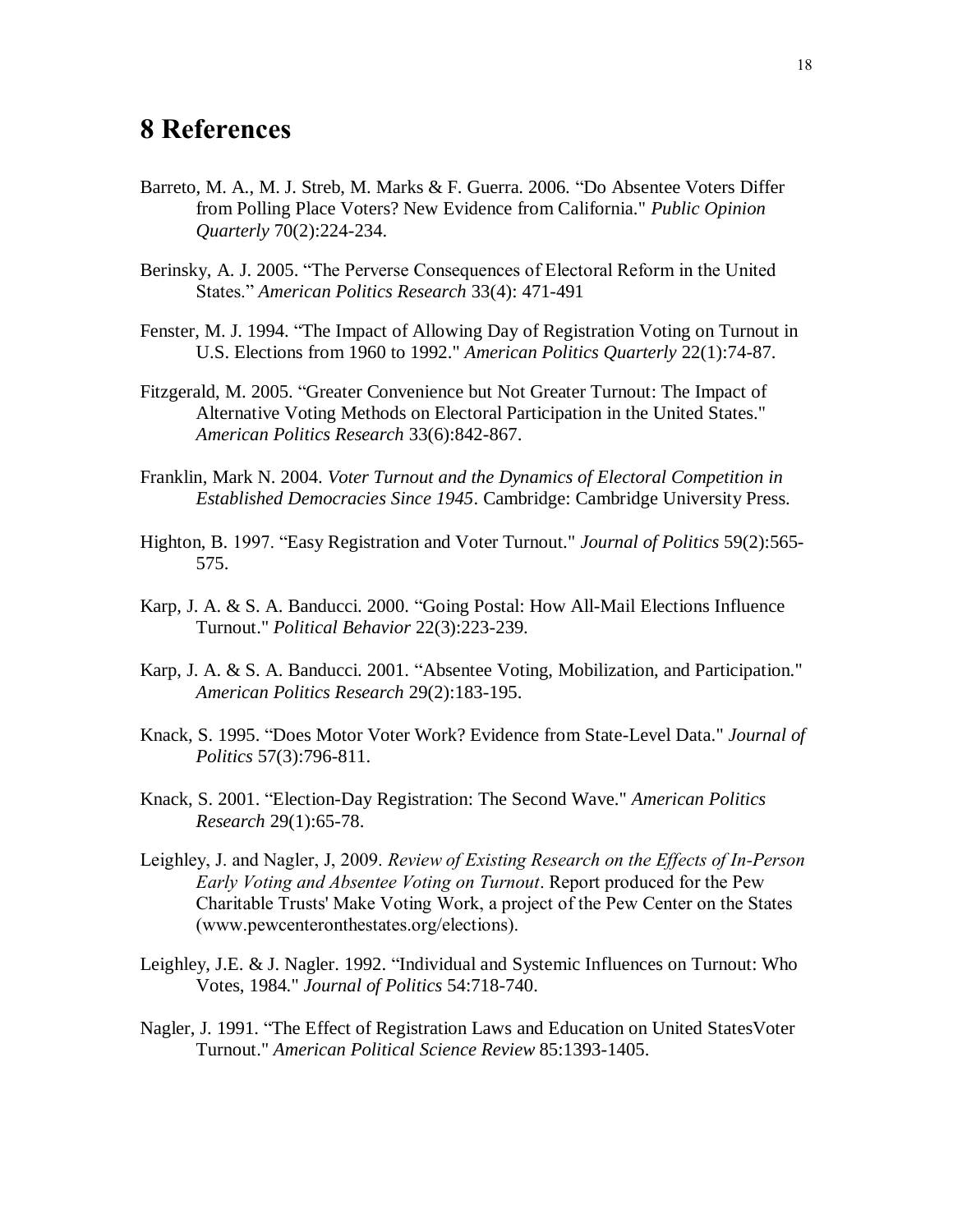Rosenstone, S. J. & J.M. Hansen. 2003. *Mobilization, Participation and Democracy in America*. New York: Longman.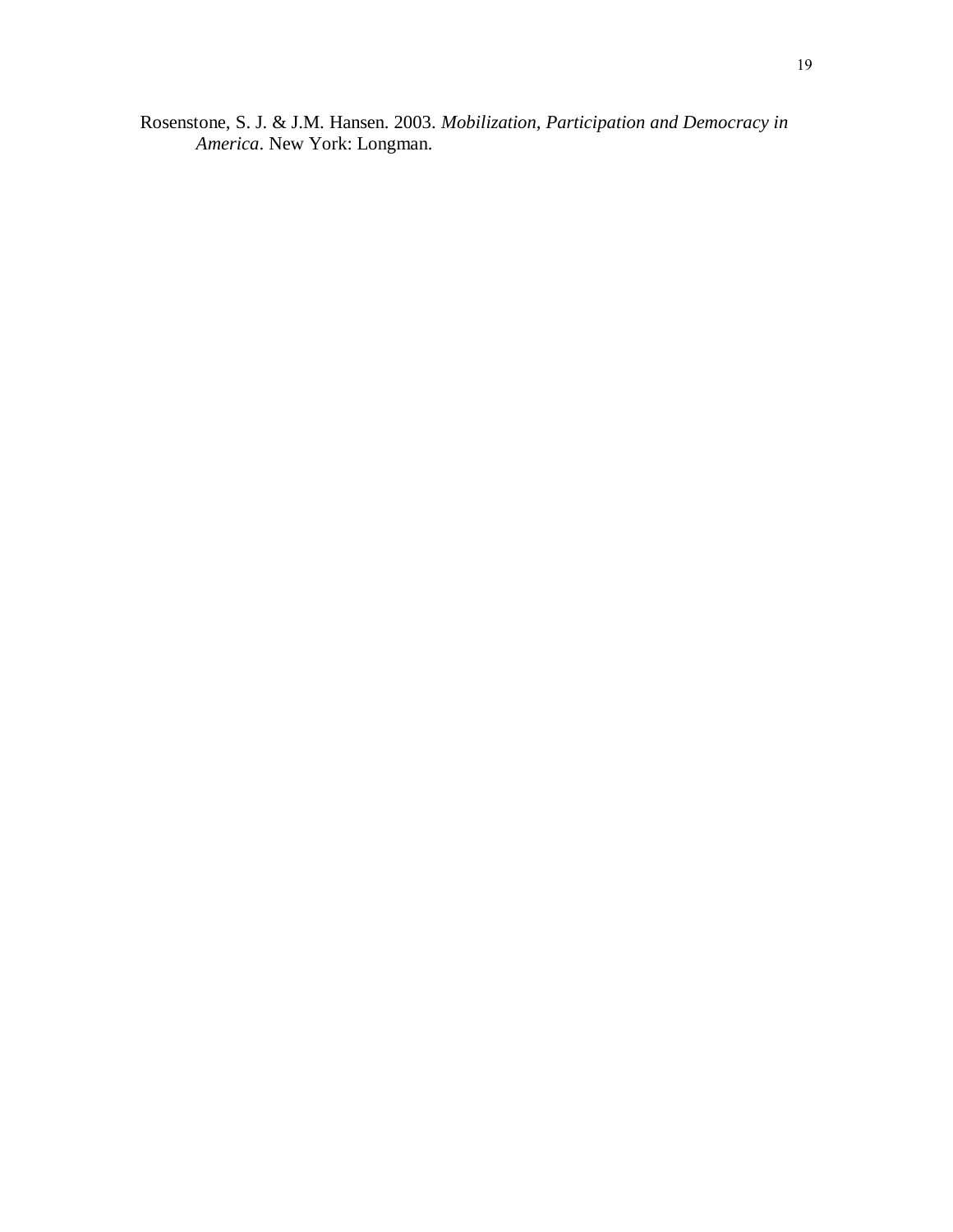### **Appendix I - Model Specification**

To control for other factors that can influence turnout, we specified a multivariate model of turnout that could be estimated with a time-series cross-sectional model. Thus the basic unit of analysis is turnout in each state in each year. For estimating the model on sub-groups of the population, the unit of analysis is turnout of that group in each state in each year. Since turnout is a proportion between zero and one, we used the log-odds of turnout as the dependent variable. We included in the model factors know to effect turnout, measured at the state level. We included a set of election laws: the number of days before the election that registration closed, and the availability of election day registration, as well as a multiplicative interaction between the two, and the availability of voter registration when registering for a drivers license. We included measures of the demographics of each state as well: the proportion of citizens between the ages of 25-30, 31-45, 46-60, 61-76, and 76-89; and the proportion of citizens with high-school degrees, with some college experience, and with college degrees. We also included the mean of state per-capita income in real dollars. And since competitiveness of elections effects turnout, we included variables for the presence of a senate or gubernatorial election, as well as a measure of the closeness of those elections.

Finally, we also include a lagged dependent variable, and state and year fixed effects. The reason for inclusion of the fixed-effects for states is that there may be some unmeasured characteristic of the states that adopted no-fault absentee voting or no-excuse early voting that makes them different than the other states, and might perhaps lead to higher increases in turnout over the period studies. By including the state fixed-effect, we remove this possibility. The reason for the inclusion of year fixed effects is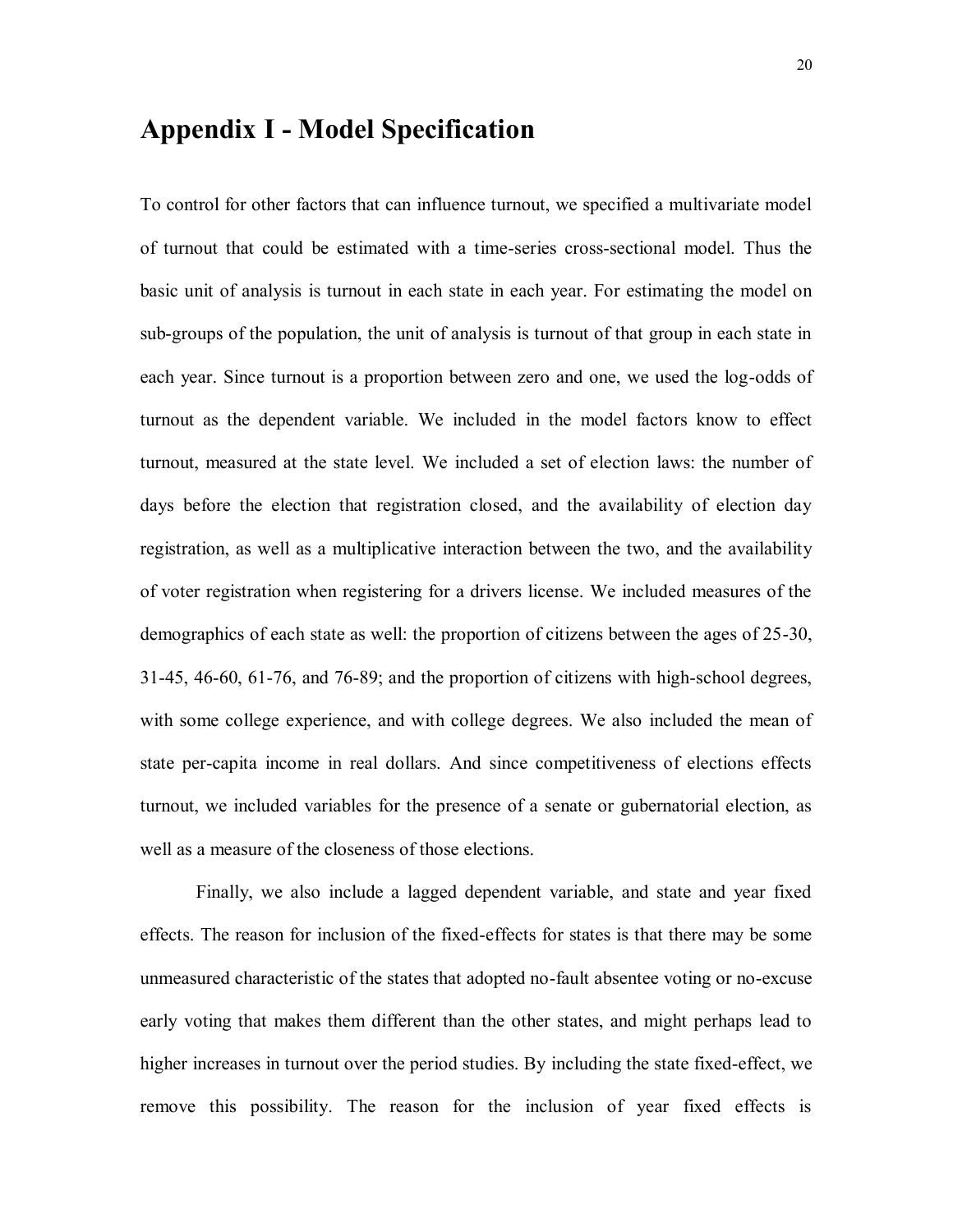straightforward: there are factors causing nationwide increases and declines in turnout from year to year, and since with only 10 elections they *might* be correlated with the adoption of election reforms, including the fixed effects is essential to get consistent estimates.

While the strength of the specification we have adopted is that we can have great faith in any positive relationships we find between election reforms and increases in turnout, the weakness of the specification is that with a saturated model such as we have, we might not have the statistical power to identify all existing relationships.

To estimate the magnitude of each institutional reform, we estimate the long-run impact of the adoption of a reform in a state with a turnout rate of  $50\%$ .<sup>12</sup> To estimate the effect of early voting, we assumed an early voting period of 45 days. [Though see Appendix Table A3 for estimated effects with an early voting period of 30 days.]

For the demographic sub-groups, the same model was estimate for each group, but here turnout (and lagged turnout) was measured as the turnout for that group, using the CPS.

 $12$  The choice of a baseline of 50% of course gives us a higher estimated effect for a change in a dependent variable causing an increase in turnout than a higher baseline would. But the effect is minimal, and so for simplicity we use the 50% baseline. For instance, a 60% baseline would give us a confidence intervals of (1.3, 4.2) for the effect of absentee voting, rather than the confidence interval of  $(1.4, 4.4)$  which we report in Table 4. Also, for low-turnout states considering reforms, 50% is the more realistic baseline.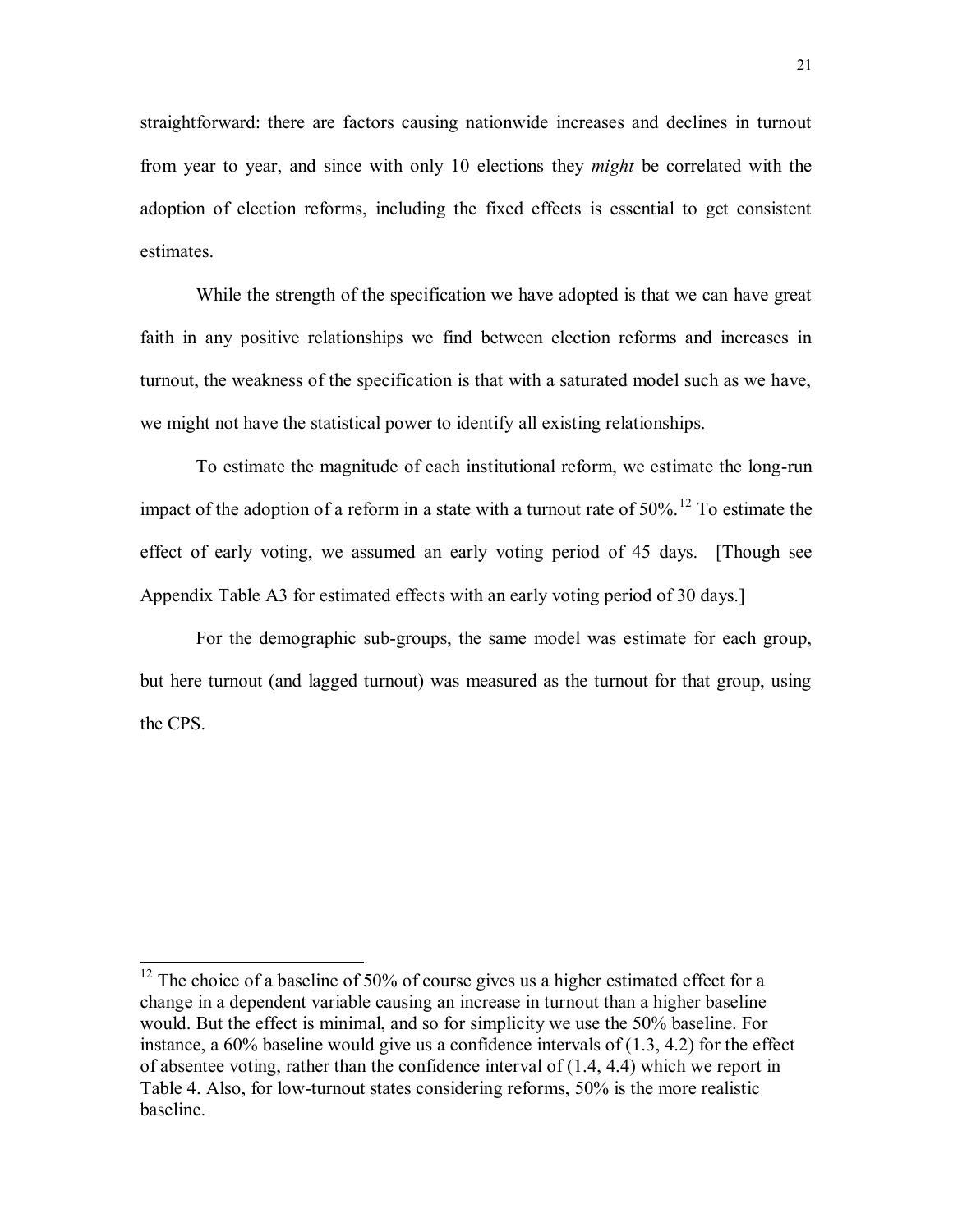|      | <b>Number of States w/</b>       |               |  |
|------|----------------------------------|---------------|--|
|      | <b>No-Fault</b>                  | <b>Early</b>  |  |
|      | <b>Absentee</b><br><b>Voting</b> | <b>Voting</b> |  |
| 1972 | 2                                | 5             |  |
| 1976 | 3                                | 6             |  |
| 1980 | 6                                | 7             |  |
| 1984 | 6                                | 7             |  |
| 1988 | 6                                | 9             |  |
| 1992 | 12                               | 11            |  |
| 1996 | 16                               | 14            |  |
| 2000 | 22                               | 22            |  |
| 2004 | 24                               | 27            |  |
| 2008 | 27                               | 31            |  |

Entries are number of states in any given year with the indicated voting provision.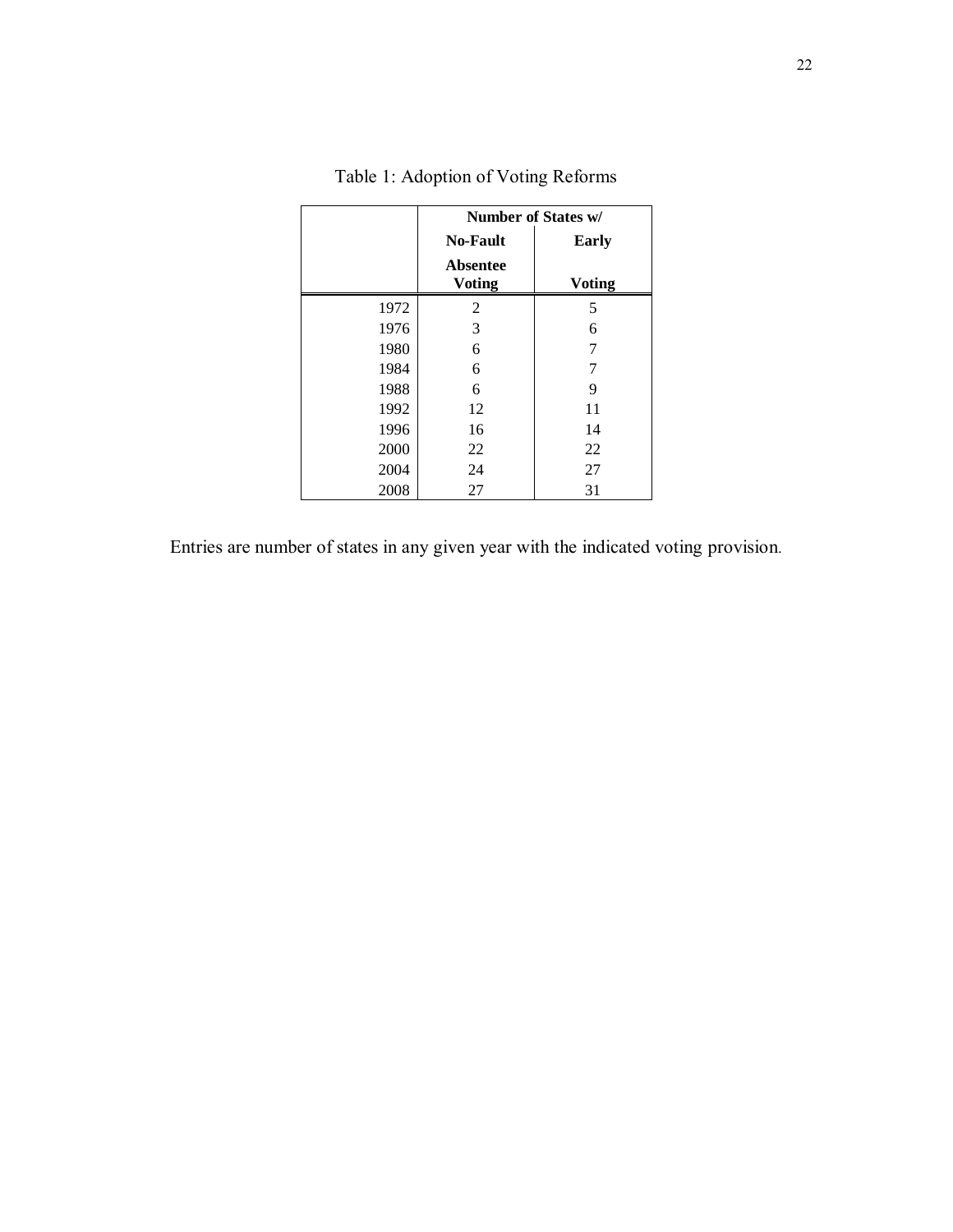|                          | <b>Change</b> in                 |                            |                         |  |  |
|--------------------------|----------------------------------|----------------------------|-------------------------|--|--|
|                          |                                  | <b>Aggregate Turnout</b>   |                         |  |  |
|                          | <b>States</b><br><b>Adopting</b> |                            |                         |  |  |
|                          | <b>No-Fault</b>                  | Other                      |                         |  |  |
| Year <sup>a</sup>        | Absentee-<br>Voting <sup>b</sup> | <b>States</b> <sup>c</sup> | <b>Diff<sup>d</sup></b> |  |  |
|                          |                                  |                            |                         |  |  |
| 1976(1)                  | $-3.3$                           | $-1$                       | $-2.3$                  |  |  |
| 1980(3)                  | 0.2                              | $-0.4$                     | 0.6                     |  |  |
| 1984(0)                  |                                  |                            |                         |  |  |
| 1988(1)                  | $-2.1$                           | $-2.1$                     | 0.1                     |  |  |
| 1992(6)                  | 6.5                              | 5.3                        | 1.2                     |  |  |
| 1996(5)                  | $-5.2$                           | $-7$                       | 1.8                     |  |  |
| 2000(6)                  | $\overline{4}$                   | 2.2                        | 1.8                     |  |  |
| 2004(2)                  | 9.4                              | 6                          | 3.4                     |  |  |
| 2008(3)                  | 2.4                              | 1.2                        | 1.2                     |  |  |
| <b>Weighted Average:</b> |                                  |                            | 1.4                     |  |  |
| <b>Pre-Post</b>          |                                  |                            |                         |  |  |
| Comparison <sup>e</sup>  | 1.6                              | 1.6                        | $\boldsymbol{0}$        |  |  |

#### Table 2: Impact of Adoption of No-Fault Absentee Voting

<sup>a</sup> Numbers in parentheses are the number of states adopting no-fault absentee voting in the row-year.

b Entries are the average change in actual turnout from the previous presidential election for those states adopting no-fault absentee voting between the previous presidential election and the election of the row-year.

<sup>c</sup> Entries are the average change in actual turnout from the previous presidential election for those states which had no change in their absentee voting laws between the two elections.

<sup>d</sup> Entries are the difference in change in turnout experienced by states adopting no-fault absentee voting between elections, and those states which did not change absentee voting laws between elections.

e See text for explanation of pre-post comparison involving all election results from 1972-2008.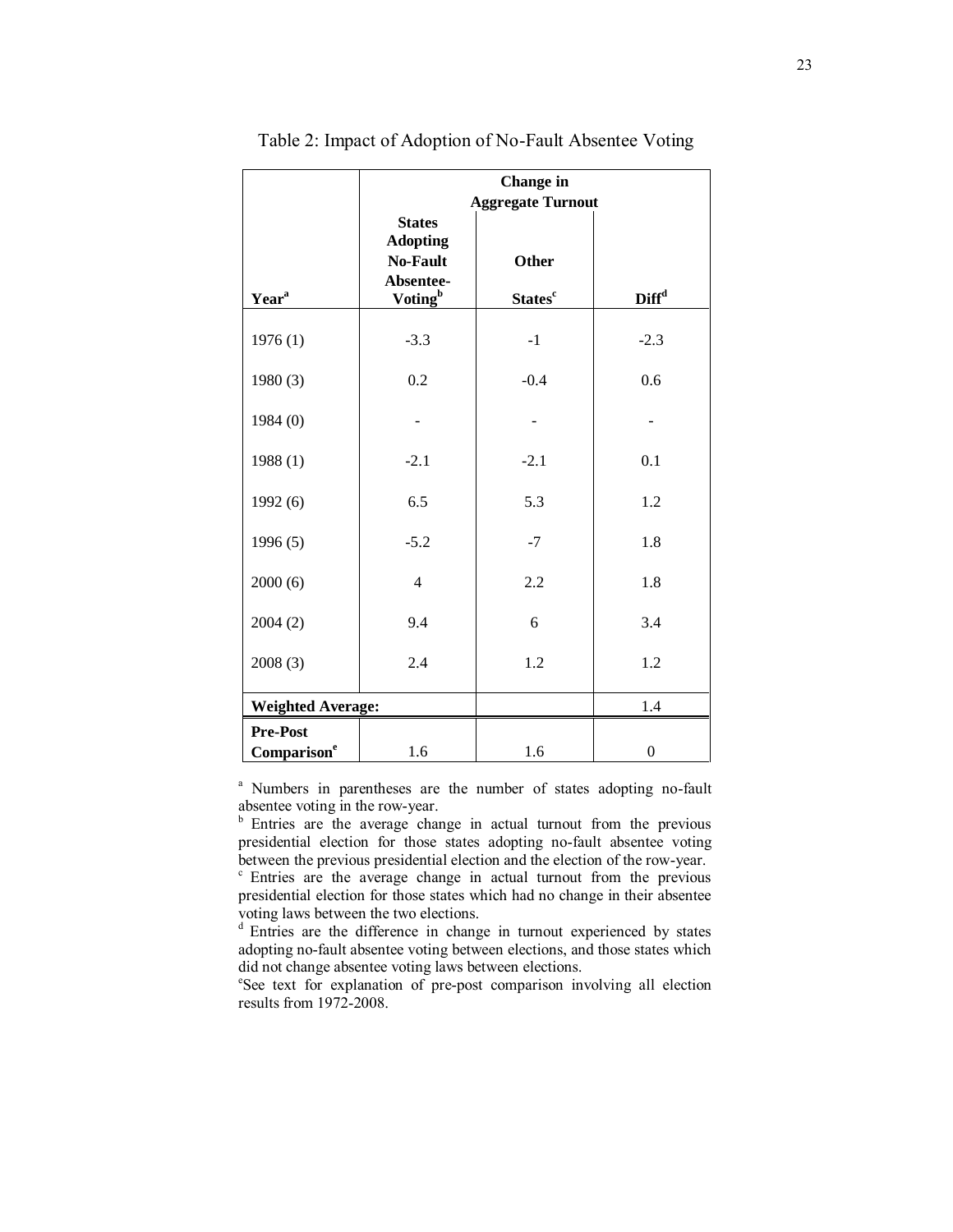|                          | <b>Change</b> in<br><b>Aggregate Turnout</b>                                      |                                     |                   |  |  |  |
|--------------------------|-----------------------------------------------------------------------------------|-------------------------------------|-------------------|--|--|--|
| Year <sup>a</sup>        | <b>States</b><br><b>Adopting</b><br><b>No-Excuse</b><br>Early-Voting <sup>b</sup> | Other<br><b>States</b> <sup>c</sup> | $\mathbf{Diff}^d$ |  |  |  |
| 1976(1)                  | $-9.1$                                                                            | $-0.9$                              | $-8.2$            |  |  |  |
| 1980(1)                  | 2.1                                                                               | $-0.4$                              | 2.5               |  |  |  |
| 1984(0)                  |                                                                                   |                                     |                   |  |  |  |
| 1988 (2)                 | $-1.6$                                                                            | $-2.2$                              | 0.6               |  |  |  |
| 1992(2)                  | 8.2                                                                               | 5.3                                 | 2.8               |  |  |  |
| 1996(3)                  | $-4.8$                                                                            | $-7$                                | 2.2               |  |  |  |
| 2000(8)                  | 2.6                                                                               | 2.4                                 | 0.2               |  |  |  |
| 2004(5)                  | 7.1                                                                               | 6                                   | 1.1               |  |  |  |
| 2008(4)                  | 0.5                                                                               | 1.3                                 | $-0.9$            |  |  |  |
| <b>Weighted Average:</b> |                                                                                   |                                     | $0.4\,$           |  |  |  |
| Pre-Post                 |                                                                                   |                                     |                   |  |  |  |
| Comparison <sup>e</sup>  | 1.3                                                                               | 3.4                                 | $-2.1$            |  |  |  |

Table 3: Impact of Adoption of No-Excuse Early Voting

<sup>a</sup> Numbers in parentheses are the number of states adopting no-excuse early voting in the row-year.

 $b$  Entries are the average change in actual turnout from the previous presidential election for those states adopting no-excuse early voting between the previous presidential election and the election of the rowyear.

 $\epsilon$ <sup>c</sup> Entries are the average change in actual turnout from the previous presidential election for those states which had no change in their early voting laws between the two elections.

 $\frac{d}{dx}$  Entries are the difference in change in turnout experienced by states adopting no-excuse early voting between elections, and those states which did not change early voting laws between elections.

<sup>e</sup> See text for explanation of pre-post comparison involving all election results from 1972-2008.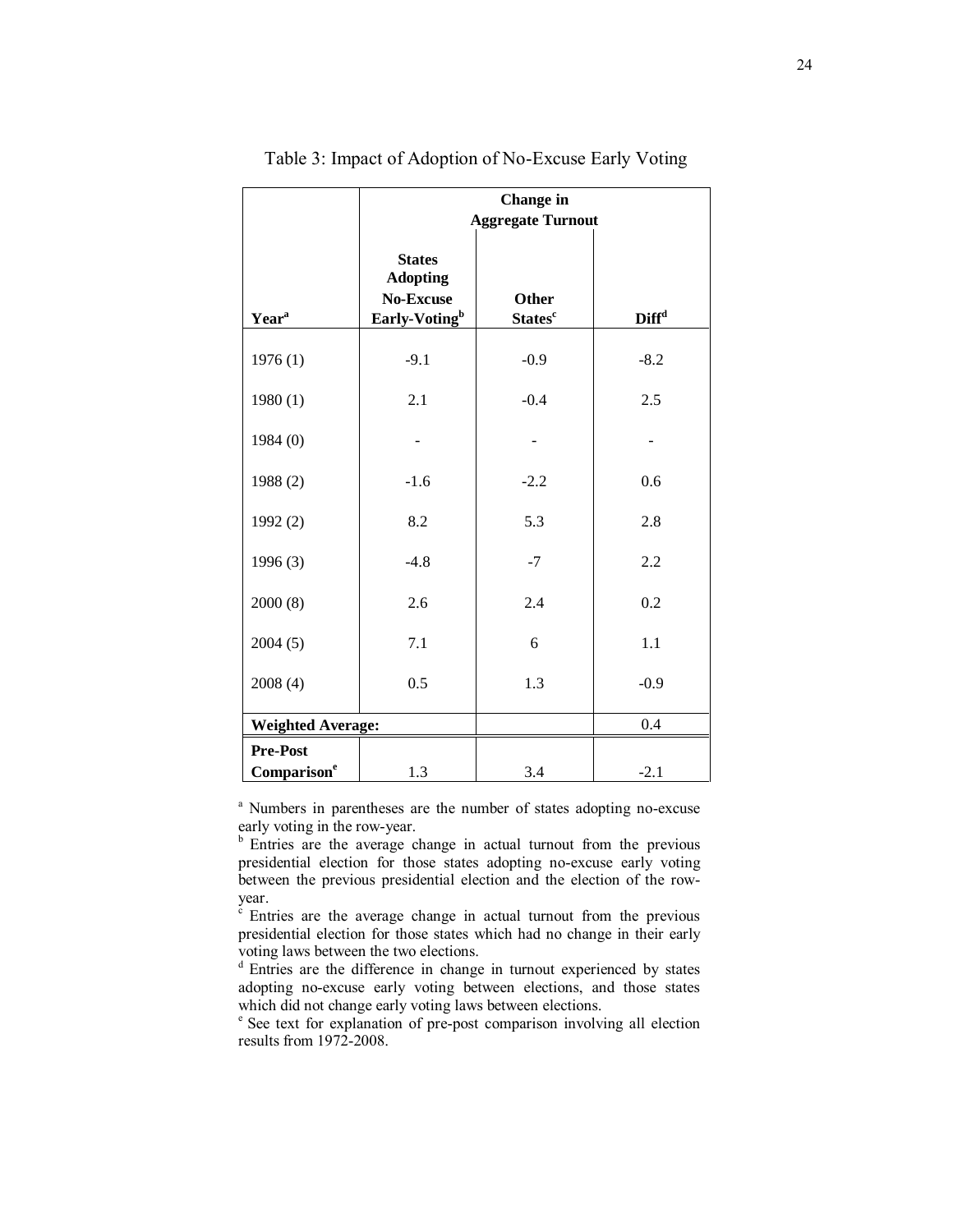| <b>Institutional Measure</b>           | <b>Long-Run Effect of Adopting</b><br><b>Institutional Measure on</b><br>Turnout <sup>"</sup> | 95% Confidence Interval on<br><b>Long-Run Effect</b> |
|----------------------------------------|-----------------------------------------------------------------------------------------------|------------------------------------------------------|
| <b>No Fault Absentee Voting</b>        | 2.7                                                                                           | (1.4, 4.4)                                           |
| <b>Early Voting (45 day</b><br>period) |                                                                                               | $(-1.0, 7.4)$                                        |

### Table 4: Effects of Legal Changes on Aggregate Turnout

<sup>a</sup> Cell entries are the estimated long-run percentage point increase in turnout caused by adoption of the indicated institutional measure.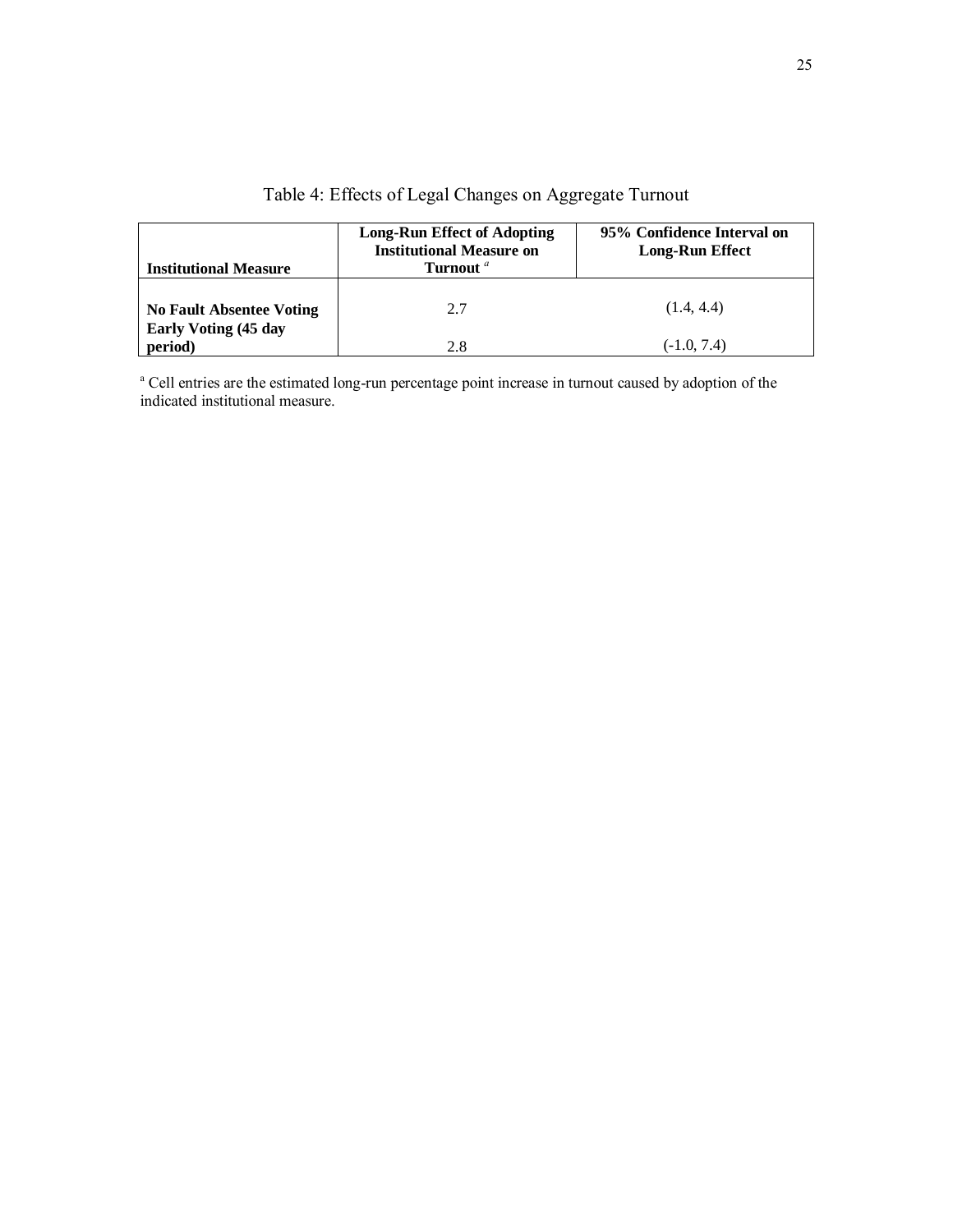Table 5: Effects of No-Fault Absentee Voting, No-Excuse Early Voting, and Early Voting Period, 1972-2008: Dependent Variable: Log-Odds Voter Turnout by State by Year.

|                   | <b>No-Fault</b><br><b>Absentee</b><br>Voting $\mathbf{q}^a$ | 95% Confidence<br><b>Interval</b> | <b>No-excuse Early</b><br>Voting $\mathbf{y}$ | 95% Confidence<br><b>Interval</b> |
|-------------------|-------------------------------------------------------------|-----------------------------------|-----------------------------------------------|-----------------------------------|
| <b>Education</b>  |                                                             |                                   |                                               |                                   |
| Less than HS      | 1.3                                                         | $(-1.2, 3.8)$                     | 5.8                                           | (1.7, 10.8)                       |
| <b>HS</b> Diploma | 1.3                                                         | $(-0.4, 3.1)$                     | 1.7                                           | $(-2.0, 5.3)$                     |
| Some College      | 2.0                                                         | (0.4, 3.7)                        | 5.3                                           | (1.8, 9.0)                        |
| $Collect +$       | 1.1                                                         | $(-0.9, 3.0)$                     | 5.6                                           | (1.6, 9.5)                        |
| <b>Income</b>     |                                                             |                                   |                                               |                                   |
| Quintile 1        | 2.0                                                         | $(-0.2, 4.3)$                     | 4.9                                           | $(-0.4, 10.2)$                    |
| Quintile 2        | 0.6                                                         | $(-1.8, 2.9)$                     | 10.3                                          | (6.6, 14.7)                       |
| Quintile 3        | $-0.1$                                                      | $(-1.6, 1.4)$                     | 4.0                                           | (0.2, 7.7)                        |
| Quintile 4        | 2.3                                                         | (0.0, 4.6)                        | 3.7                                           | $(-1.3, 8.9)$                     |
| Quintile 5        | 1.6                                                         | $(-0.3, 3.6)$                     | 7.8                                           | (2.1, 13.0)                       |
| Age               |                                                             |                                   |                                               |                                   |
| $18-24$           | 1.0                                                         | $(-0.9, 3.0)$                     | 6.2                                           | (1.1, 11.1)                       |
| $25 - 30$         | 0.3                                                         | $(-1.8, 2.1)$                     | 5.0                                           | (0.1, 10.4)                       |
| $31 - 45$         | 0.4                                                         | $(-2.0, 2.8)$                     | 6.2                                           | (1.6, 11.0)                       |
| 46-60             | 2.6                                                         | (0.8, 4.8)                        | 0.9                                           | $(-3.5, 5.0)$                     |
| $61 - 75$         | 3.1                                                         | (1.3, 5.1)                        | 6.0                                           | (1.1, 11.1)                       |
| 76-84             | $-0.7$                                                      | $(-4.2, 2.9)$                     | 1.2                                           | $(-6.1, 8.7)$                     |

<sup>a</sup> Cell entries are the estimated long-run percentage point increase in turnout caused by adoption of no-fault absentee voting.

<sup>b</sup> Cell entries are the estimated long-run percentage point increase in turnout caused by adoption of noexcuse early voting, assuming an early voting period of 45 days. Note that these numbers are estimated with less precision than other estimates, and are sensitive to the length of the early voting period.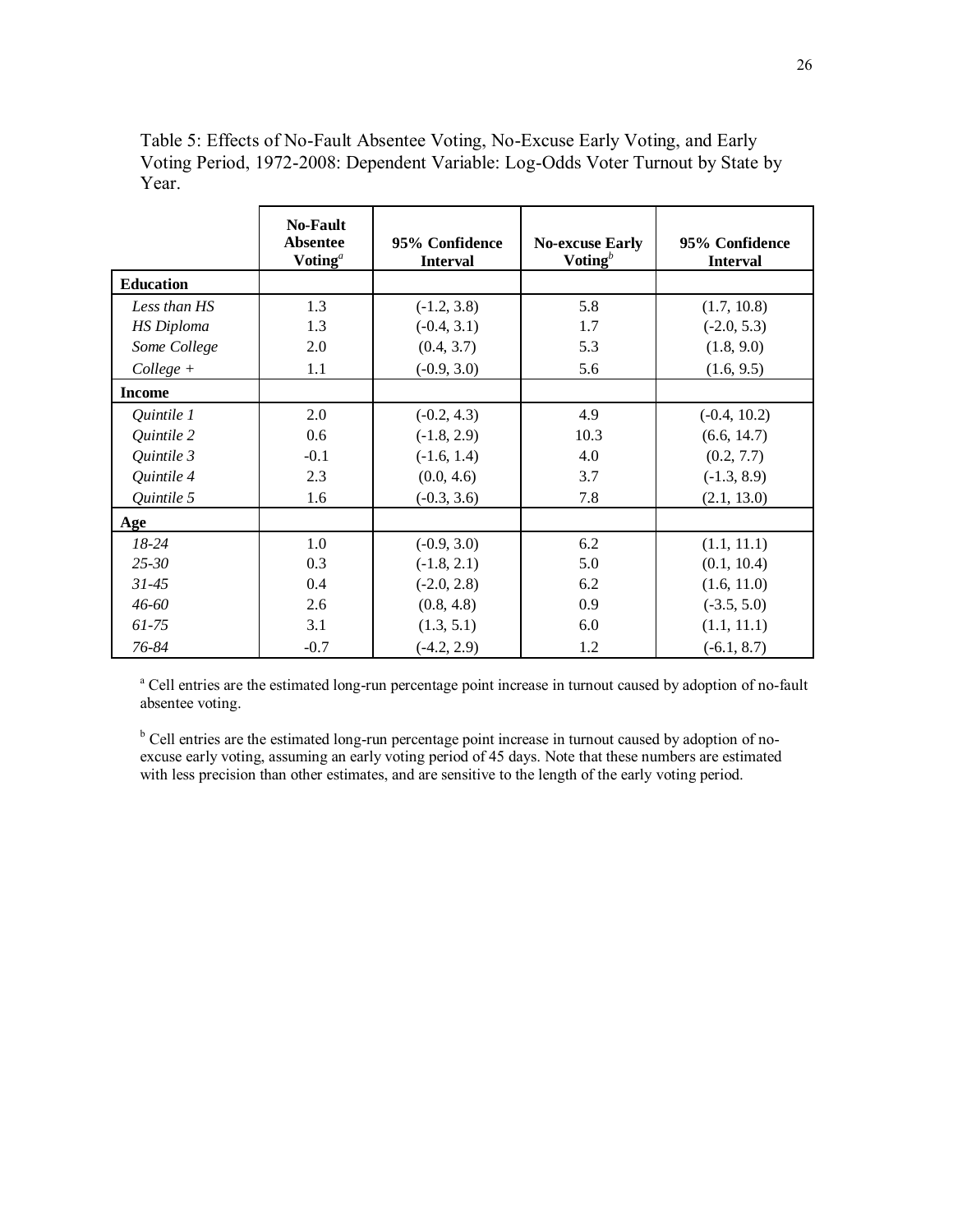|                                          | <b>Regression Coefficient</b> | <b>Standard Error</b> |
|------------------------------------------|-------------------------------|-----------------------|
| Lagged-Turnout                           | 0.531                         | 0.077                 |
| <b>Registration Closing Days</b>         | $-0.001$                      | 0.001                 |
| No-Excuse Early Voting                   | $-0.080$                      | 0.028                 |
| <b>Early Voting Period</b>               | 0.003                         | 0.001                 |
| No-Fault Absentee Voting                 | 0.052                         | 0.015                 |
| <b>Election Day Registration</b>         | 0.008                         | 0.008                 |
| EDR * Reg-Closing-Days                   | 0.004                         | 0.002                 |
| DMV registration                         | 0.005                         | 0.020                 |
| State Per-Capita Income                  | 0.000                         | 0.000                 |
| Proportion of Citizens age 25-30         | 0.071                         | 0.637                 |
| Proportion of Citizens age 31-45         | 0.789                         | 0.489                 |
| Proportion of Citizens age 46-60         | 0.535                         | 0.527                 |
| Proportion of Citizens age 61-75         | 0.666                         | 0.519                 |
| Proportion of Citizens age 76-84         | 0.573                         | 0.710                 |
| Proportion of Citizens with HS Diploma   | 0.614                         | 0.241                 |
| Proportion of Citizens with Some College | 0.126                         | 0.310                 |
| Proportion of Citizens with College +    | 0.870                         | 0.311                 |
| Presidential-Election-Closeness          | 0.002                         | 0.005                 |
| Gubernatorial-Election-Closeness         | 0.003                         | 0.006                 |
| Senatorial-Election-Closeness            | 0.000                         | 0.001                 |
| Presence of Gubernatorial Election       | 0.061                         | 0.031                 |
| Presence of Senatorial Election          | 0.014                         | 0.007                 |
| 1976                                     | 0.030                         | 0.096                 |
| 1980                                     | 0.010                         | 0.087                 |
| 1984                                     | $-0.011$                      | 0.077                 |
| 1988                                     | $-0.140$                      | 0.065                 |
| 1992                                     | 0.092                         | 0.053                 |
| 1996                                     | $-0.331$                      | 0.043                 |
| 2000                                     | $-0.104$                      | 0.032                 |
| 2004                                     | 0.084                         | 0.022                 |
| Intercept                                | $-0.693$                      | 0.510                 |
| [STATE DUMMIES OMITTED]                  |                               |                       |
| Number of Observations                   | 450                           |                       |
| R <sub>2</sub>                           | 0.9333                        |                       |
|                                          |                               |                       |

Table A1: Coefficients of Model of Aggregate Turnout

Cross-Sectional Time Series estimates, panel corrected standard errors. Dependent variable is log-odds ratio of turnout for the state. Unit of analysis: the state-year. Time Period, 1972-2008 (1976 omitted).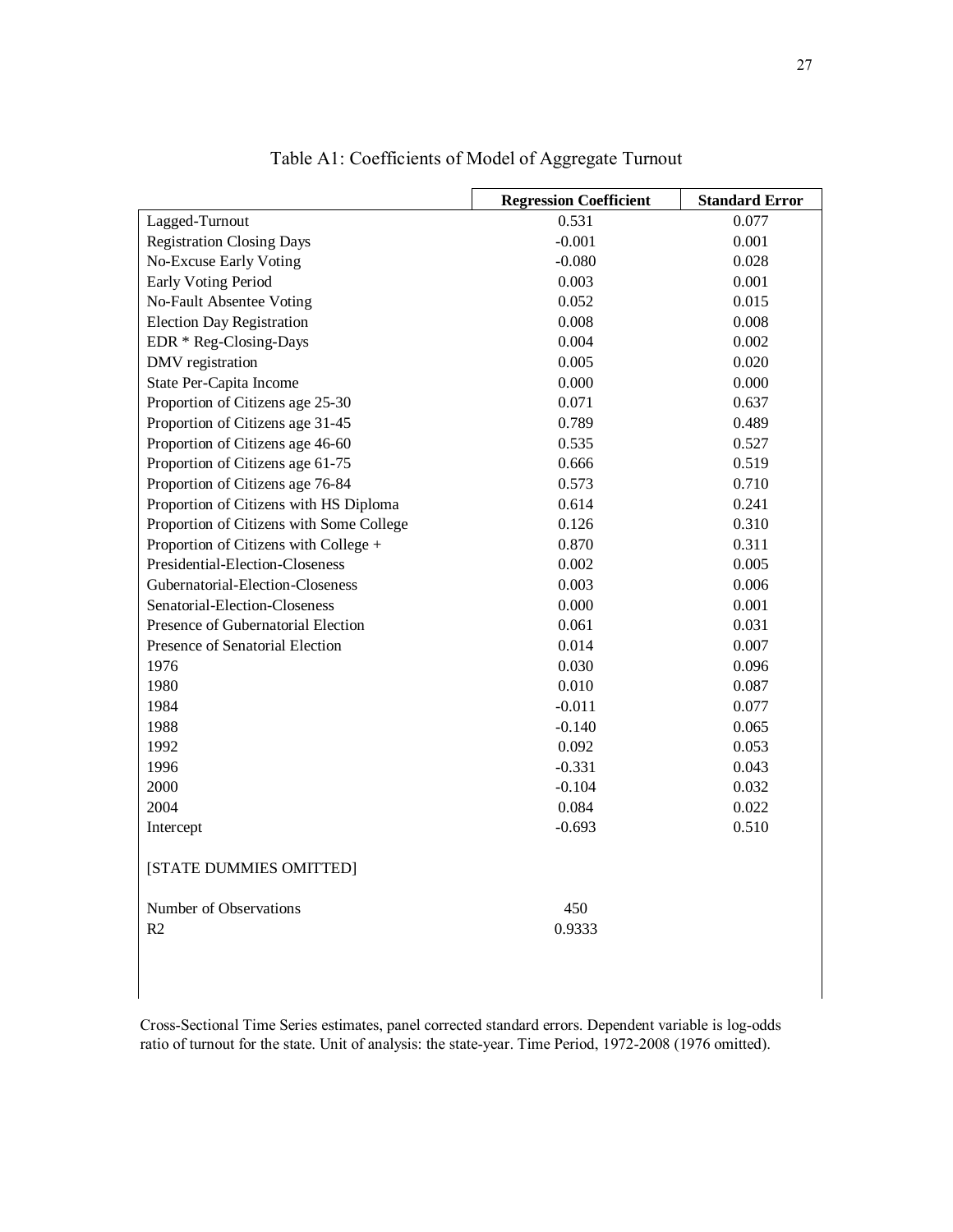|                   | No-fault<br><b>Absentee</b><br><b>Voting</b> | <b>Standard</b><br><b>Error</b> | No-excuse<br>Early<br><b>Voting</b> | <b>Standard</b><br><b>Error</b> | <b>Early</b><br><b>Voting</b><br><b>Period</b> | <b>Standard</b><br><b>Error</b> |
|-------------------|----------------------------------------------|---------------------------------|-------------------------------------|---------------------------------|------------------------------------------------|---------------------------------|
| <b>Education</b>  |                                              |                                 |                                     |                                 |                                                |                                 |
| Less than HS      | 0.041                                        | 0.051                           | $-0.086$                            | 0.048                           | 0.006                                          | 0.002                           |
| <b>HS</b> Diploma | 0.043                                        | 0.035                           | $-0.069$                            | 0.041                           | 0.003                                          | 0.002                           |
| Some College      | 0.069                                        | 0.034                           | $-0.167$                            | 0.072                           | 0.008                                          | 0.003                           |
| $Collect +$       | 0.041                                        | 0.046                           | $-0.139$                            | 0.051                           | 0.008                                          | 0.003                           |
| <b>Income</b>     |                                              |                                 |                                     |                                 |                                                |                                 |
| Quintile 1        | 0.076                                        | 0.051                           | $-0.141$                            | 0.003                           | 0.007                                          | 0.004                           |
| Quintile 2        | 0.022                                        | 0.046                           | $-0.109$                            | 0.060                           | 0.011                                          | 0.003                           |
| Quintile 3        | $-0.002$                                     | 0.036                           | $-0.185$                            | 0.059                           | 0.008                                          | 0.003                           |
| Quintile 4        | 0.080                                        | 0.050                           | $-0.163$                            | 0.064                           | 0.007                                          | 0.004                           |
| Quintile 5        | 0.067                                        | 0.049                           | $-0.158$                            | 0.074                           | 0.011                                          | 0.004                           |
| Age               |                                              |                                 |                                     |                                 |                                                |                                 |
| $18-24$           | 0.031                                        | 0.039                           | $-0.235$                            | 0.059                           | 0.010                                          | 0.003                           |
| $25 - 30$         | 0.009                                        | 0.044                           | $-0.158$                            | 0.075                           | 0.008                                          | 0.004                           |
| $31 - 45$         | 0.013                                        | 0.045                           | $-0.149$                            | 0.063                           | 0.008                                          | 0.003                           |
| 46-60             | 0.092                                        | 0.042                           | $-0.013$                            | 0.067                           | 0.001                                          | 0.003                           |
| $61 - 75$         | 0.119                                        | 0.042                           | $-0.073$                            | 0.065                           | 0.007                                          | 0.003                           |
| 76-84             | $-0.029$                                     | 0.091                           | 0.116                               | 0.164                           | $-0.001$                                       | 0.007                           |

Table A2: Coefficients of model of Turnout: By Demographic Group

Cross-Sectional Time Series Analysis of Turnout by State by Year by demographic-group. Each row represents the coefficients of the key-variables of interest from a distinct regression. Thus the table shows estimates from 15 separate regressions. Dependent variable is the log-odds ratio of turnout of the indicated group for each row.